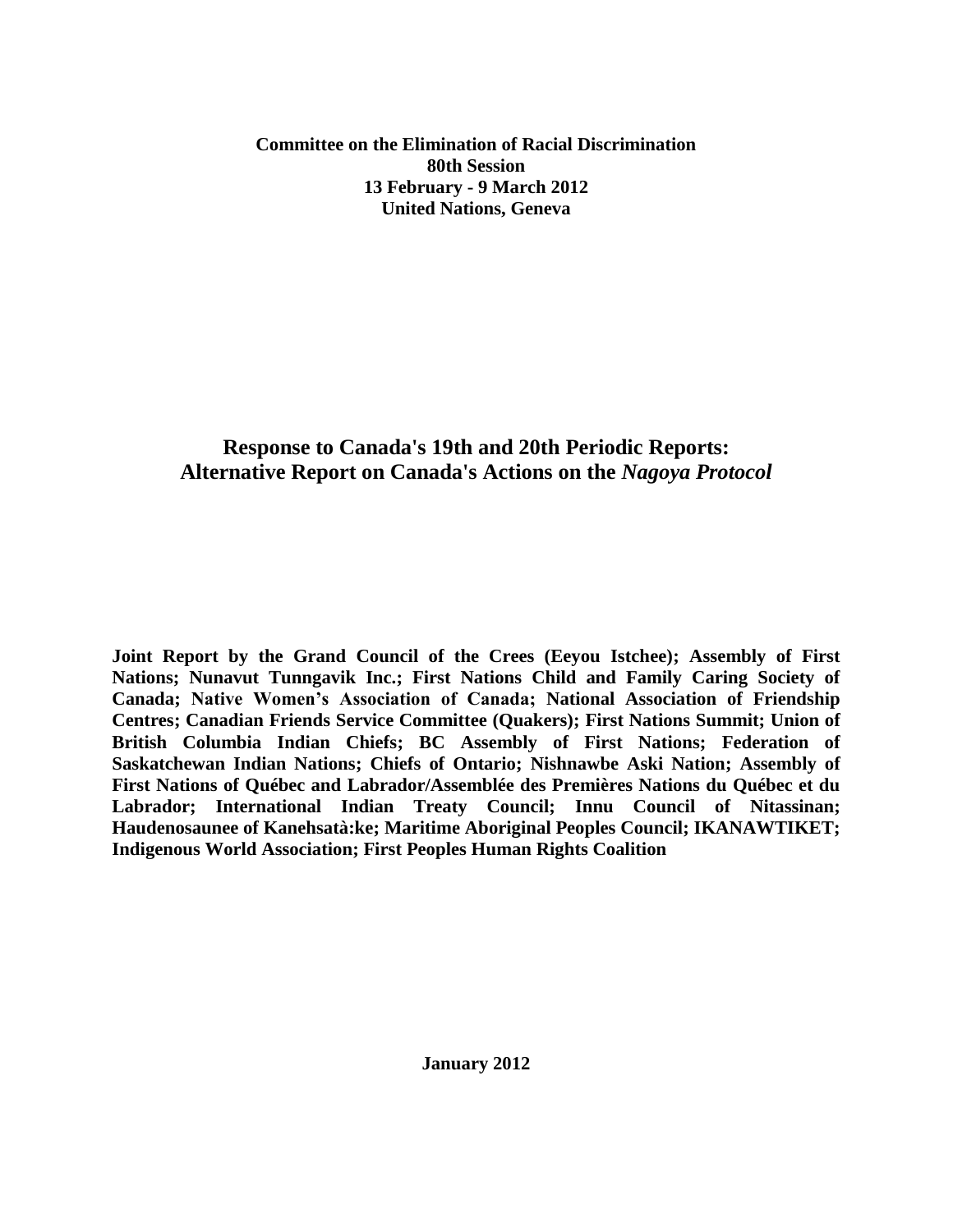# **Table of Contents**

# **Page**

| L. |     |  |
|----|-----|--|
|    |     |  |
|    | 2.1 |  |
|    | 2.2 |  |
|    | 2.3 |  |
|    | 2.4 |  |
|    | 2.5 |  |
|    | 2.6 |  |
|    | 2.7 |  |
|    | 2.8 |  |
|    | 2.9 |  |
|    |     |  |
|    |     |  |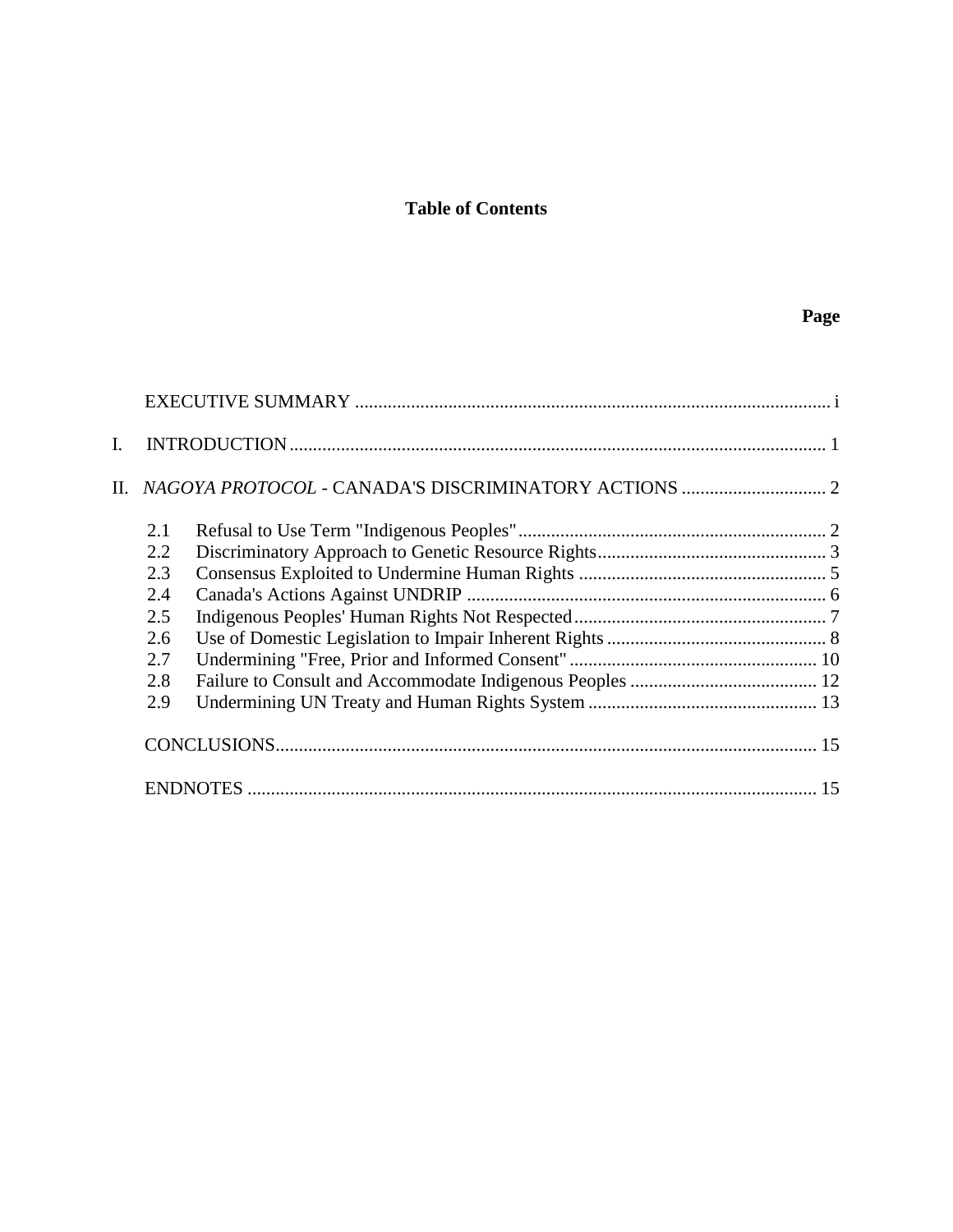### **EXECUTIVE SUMMARY**

<span id="page-2-0"></span>The *Nagoya Protocol* is a new international agreement focusing on access and benefit sharing arising from the use of genetic resources and related matters. This Alternative Report addresses Canada's discriminatory actions against Indigenous peoples, in the context of the negotiation and implementation of the *Protocol*.

Discriminatory acts by Canada described in this Report include the following:

- Refusing to use term "indigenous peoples" in the *Protocol*, as part of a broader strategy that undermines Indigenous rights
- Imposing an "established" rights approach to Indigenous peoples' genetic resources, opening the door to dispossessions worldwide
- Exploiting consensus to undermine human rights and exceed lawful authority
- Devaluing and opposing the *UN Declaration on the Rights of Indigenous Peoples*
- Failing to incorporate a human rights-based approach and respect Indigenous peoples' human rights in the *Protocol*
- Using domestic legislation to impair the inherent nature of Indigenous peoples' rights
- Undermining "free, prior and informed consent"
- Failing to consult and accommodate indigenous peoples
- Undermining the United Nations treaty and human rights system.

In the *Convention on Biological Diversity* and the *Protocol*, the central objective of "fair and equitable sharing" of benefits requires that "all rights" to genetic resources be taken into account. Yet in regard to both *access* to and *use* of genetic resources in the *Protocol*, only "established" rights – and not other rights based on customary use – appear to receive some protection under domestic legislation. Such kinds of distinctions have been held to be discriminatory by the Committee on the Elimination of Racial Discrimination.

In regard to possible domestic implementation of the *Protocol*, the draft "2010 Domestic Policy Guidance for Canada" and related government documents reflect the discriminatory approaches described in this Report.

The above actions by Canada are inconsistent with the *Charter of the United Nations*, *Convention on Biological Diversity* and other international law. Such acts undermine the human rights of Indigenous peoples in Canada and other regions of the world.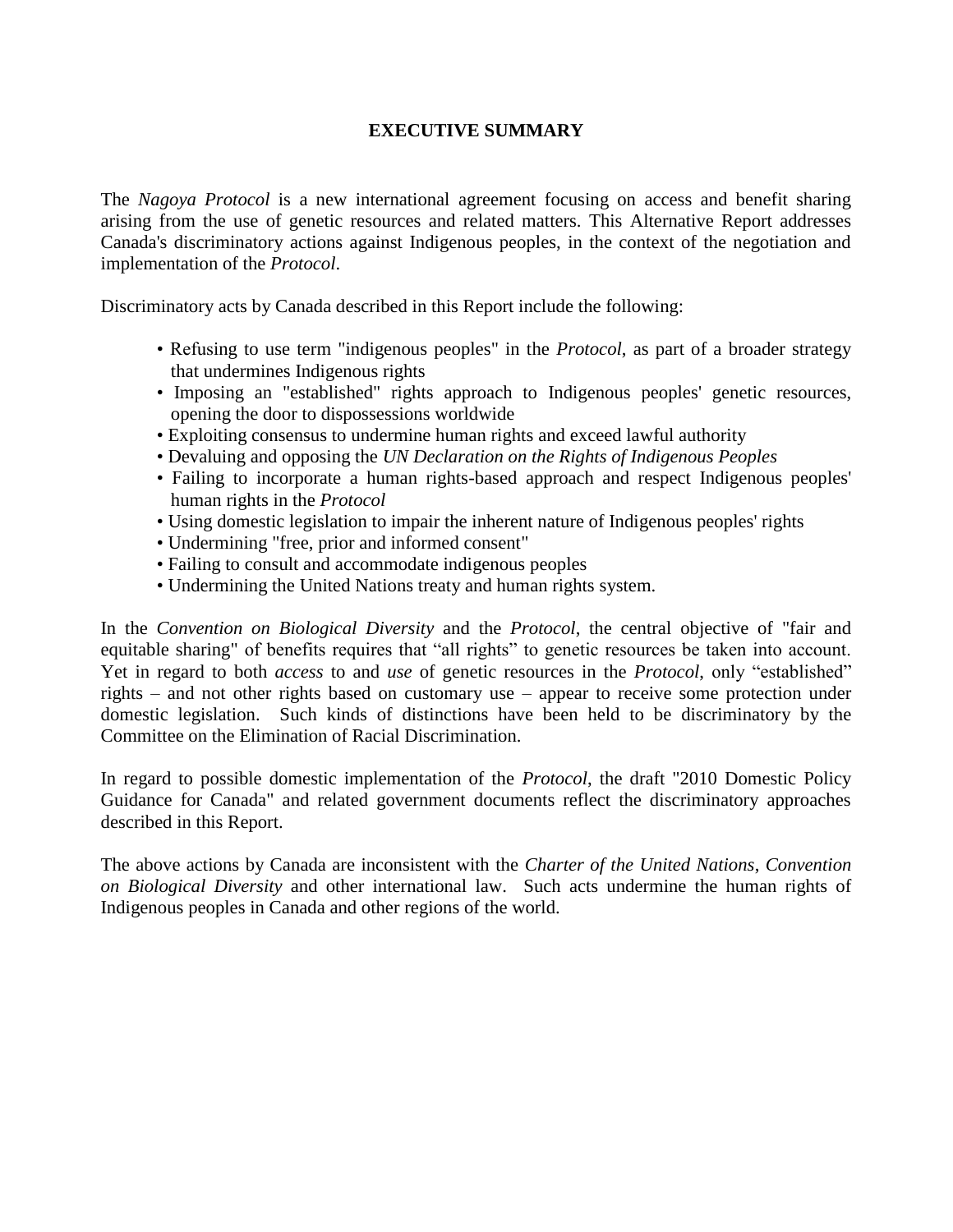# **Response to Canada's 19th and 20th Periodic Reports: Alternative Report on Canada's Actions on the** *Nagoya Protocol*

# <span id="page-3-0"></span>**I. INTRODUCTION**

- 1. Canada's 2011 Report to the Committee on the Elimination of Racial Discrimination (CERD) "outlines key measures adopted in Canada from June 2005 to May 2009, to enhance implementation of the *International Convention on the Elimination of All Forms of Racial Discrimination (ICERD)*". 1
- 2. The Report adds that it includes "occasional references to developments of special interest since May 2009". However, no reference is made to Canada's actions on the *Nagoya Protocol* – a new international agreement focusing on access and benefit sharing arising from the use of genetic resources and related matters.<sup>2</sup>
- 3. **This Alternative Report addresses Canada's discriminatory actions against Indigenous peoples, in the context of the negotiation and "implementation" 3 of the** *Protocol***.** While the  $\frac{1}{2}$  focus is on Indigenous peoples, local communities<sup>4</sup> are also adversely affected.
- 4. In assessing Canada's actions, it is important to highlight that in seeking election to the Human Rights Council, Canada accepted the commitment required by the UN General Assembly to "uphold the highest standards in the promotion and protection of human rights … [and] fully cooperate with the Council".<sup>5</sup> It is on this basis that Canada's actions should be assessed, during the three-year period - from June 2006 to June 2009 - that Canada was a Council member.<sup>6</sup>
- 5. Since it won the federal election in early 2006, the current government of Canada has repeatedly failed to respect and safeguard the rights of Indigenous peoples and fulfill related constitutional and international obligations.
- <span id="page-3-2"></span>6. On 22 September 2011, the government of Canada sent an email to selected<sup>7</sup> Indigenous organizations and communities in Canada requesting their views by 21 October $8$  on whether Canada should sign the *Nagoya Protocol*. For such purposes, three documents were attached:
	- draft "2010 Domestic Policy Guidance for Canada" $9$  developed jointly by the Federal – Provincial – Territorial Task Force since  $2009^{10}$
	- "Discussion Document"<sup>11</sup> produced by Environment Canada in consultation with the federal Interdepartmental Committee on Access and Benefit Sharing
	- "Comparison Chart<sup>"12</sup> a comparison of the key provisions of the *Nagoya Protocol* and the "Domestic Policy Guidance"
- <span id="page-3-4"></span><span id="page-3-3"></span><span id="page-3-1"></span>7. The proposed "2010 Domestic Policy Guidance for Canada" perpetuates the discriminatory approach on genetic resource rights that the Canadian government insisted upon during the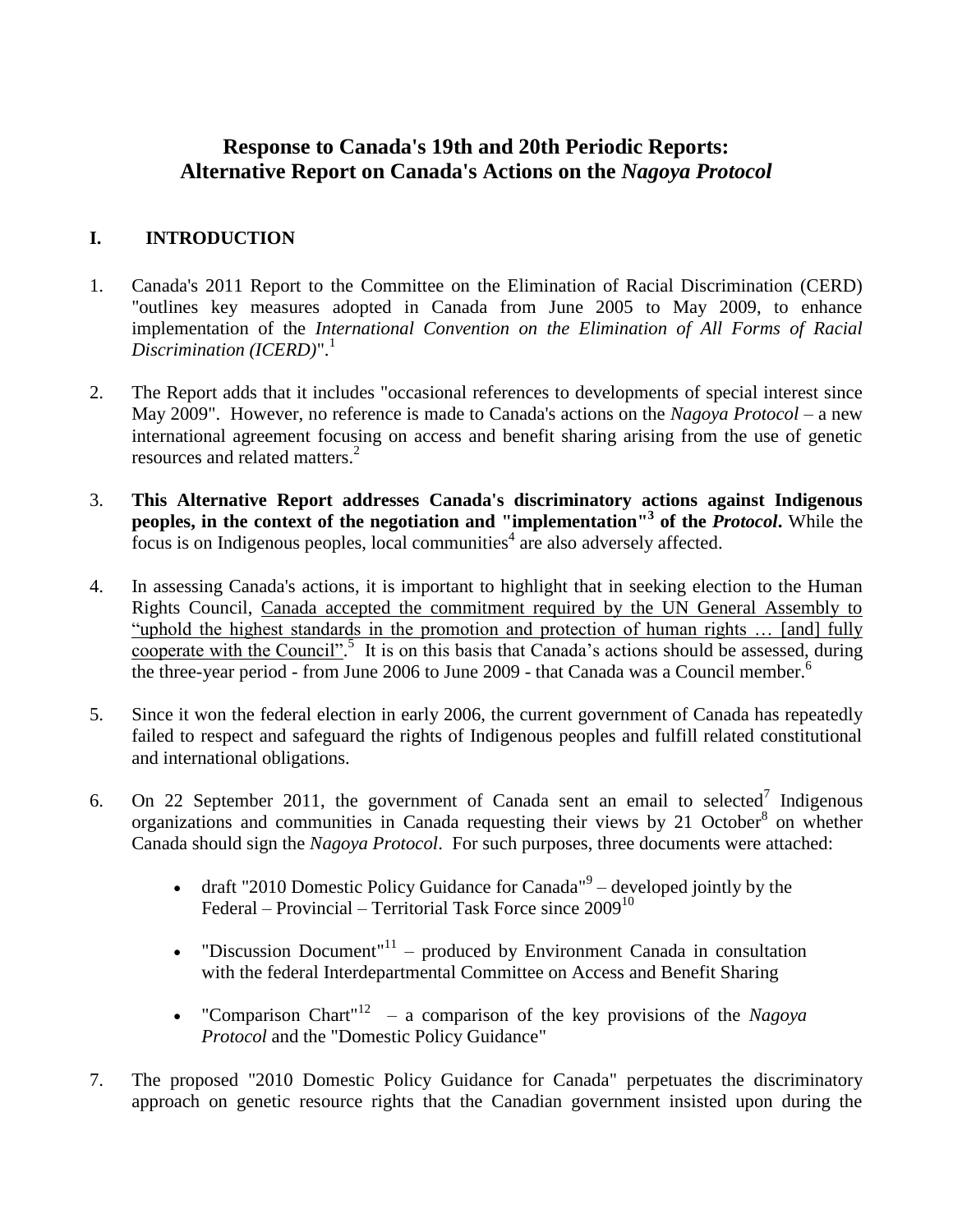**Canada has prepared a draft domestic policy and approach that - if implemented in relation to Indigenous peoples - would defeat the object and purpose of the treaty prior to ratification in many crucial ways. Canada's approach to signing the** *Protocol* **is not consistent with international law and cannot be supported.<sup>14</sup>**

8. The Grand Council of the Crees (Eeyou Istchee) prepared a number of detailed joint submissions, in collaboration with many Indigenous organizations in Canada and other regions of the world.<sup>15</sup> The discrimination and other human rights concerns repeatedly raised to date have been virtually ignored by the Canadian government.

# <span id="page-4-0"></span>**II.** *NAGOYA PROTOCOL* **- CANADA'S DISCRIMINATORY ACTIONS**

- 9. In relation to the *Protocol*, actions by Canada criticized in this Alternative Report were often carried out in concert with other Parties. This in no way diminishes Canada's human rights responsibilities<sup>16</sup> for its own conduct or positions.
- 10. In the event of conflict between Canada's obligations under the *Charter of the United Nations* and those under the *Protocol*, the *Charter* obligations would prevail.<sup>17</sup> Since the prohibition against racial discrimination is a peremptory norm or *jus cogens*, <sup>18</sup> Canada is especially bound to respect this norm.
- 11. Even where discriminatory provisions in the *Protocol* were adopted by consensus among the Parties, such texts lack validity.<sup>19</sup> In regard to Indigenous peoples, interpretations would need to be adopted that do not discriminate against them or else the offending provisions would require amendment. Otherwise the superior human rights norms would prevail.

# <span id="page-4-1"></span>**2.1 Refusal to Use Term "Indigenous Peoples"**

- 12. Canada and other Parties continue to insist on the term used in the 1993 *Convention on Biological Diversity*, namely, "indigenous and local communities" (rather than "indigenous peoples and local communities").
- 13. With the historic adoption of UNDRIP in September 2007, the issue of "peoples" was resolved. Today, the term "indigenous peoples" is used consistently by the General Assembly, Office of the High Commissioner for Human Rights, Human Rights Council, treaty monitoring bodies, specialized agencies, special rapporteurs and other mechanisms within the international system.<sup>20</sup>
- <span id="page-4-2"></span>14. For Canada to restrict or deny the status of Indigenous peoples as "peoples", so that the purpose or effect is to impair or deny them their human rights constitutes racial discrimination. This violates the *International Convention on the Elimination of All Forms of Racial Discrimination*<sup>21</sup> and the *International Covenant on Civil and Political Rights*. 22 Impairing or denying the status of Indigenous peoples is part of a broader strategy to undermine their rights in the *Protocol*.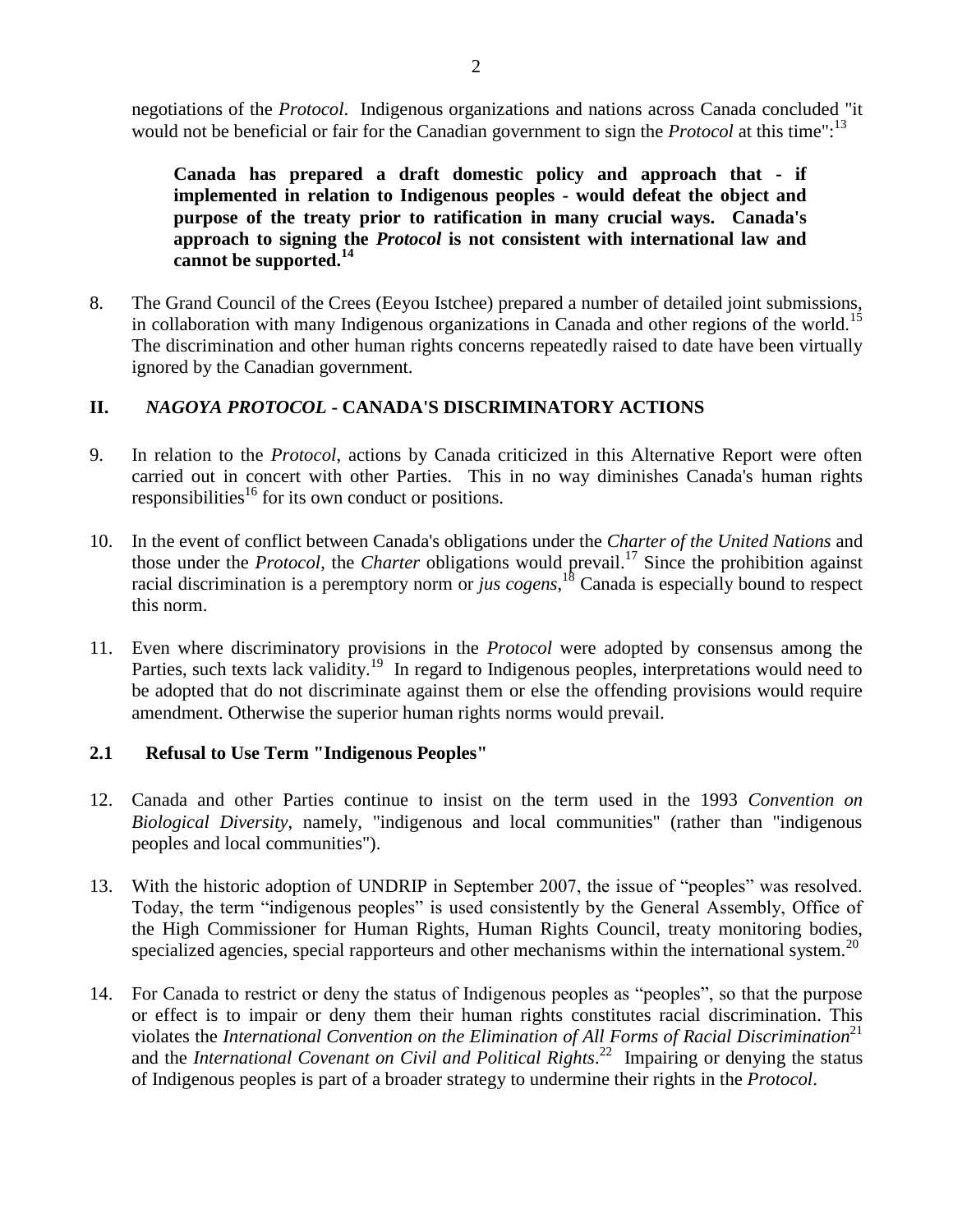**In regard to the** *Nagoya Protocol***, it is recommended that Canada:**

 **Take steps to affirm the status of Indigenous peoples as "peoples", in accordance with article 1(1) of ICERD, UNDRIP and Canada's Constitution, so as not to impair or deny them their human rights.**

# <span id="page-5-0"></span>**2.2 Discriminatory Approach to Genetic Resource Rights**

- 15. In the *Convention on Biological Diversity* and the *Protocol*, the objective of "fair and equitable sharing" of benefits requires that "all rights" to genetic resources be taken into account.<sup>23</sup> Yet in regard to both access to and use of genetic resources, the *Protocol* only recognizes "established" rights of Indigenous peoples and local communities.
- 16. Canada played a lead role in advocating such a prejudicial approach. In regard to *use* of genetic resources, article 5(2) of the *Protocol* provides:

<span id="page-5-1"></span>Each Party shall take legislative, administrative or policy measures, as appropriate, with the aim of ensuring that benefits arising from the utilization of genetic resources that are held by indigenous and local communities, in accordance with domestic legislation regarding the established rights of these indigenous and local communities over these genetic resources, are shared in a fair and equitable way with the communities concerned, based on mutually agreed terms.<sup>24</sup>

- 17. Under the *Protocol*, only "established" rights and not other genetic resource rights based on customary use – appear to receive some protection under domestic legislation. Third parties may gain access to and use of genetic resources in the territories of Indigenous peoples and local communities, without their free, prior and informed consent.
- 18. The "established" rights approach runs counter to article 10(c) of the *Convention on Biological Diversity* that requires States, "as far as possible", to protect and encourage customary use of genetic resources "in accordance with traditional cultural practices". Article 10(c) does not include any reference to national legislation, domestic law. Nor is there any reference to "established" rights in the *Convention*.
- 19. The term "established" might only refer to situations where a particular Indigenous people can demonstrate that its right to genetic resources is affirmed by domestic legislation, agreement or judicial ruling.<sup>25</sup> If such rights are not so proved, the *Nagoya Protocol* does not appear to provide any protection – regardless of how strong the evidence that such rights exist.<sup>26</sup>
- <span id="page-5-2"></span>20. Should the term "established" be interpreted and applied in such a restrictive manner, **most Indigenous peoples worldwide could be denied their rights to genetic resources. If so, widespread dispossession and further impoverishment would result.** Traditional occupations may be impeded, contrary to the *Discrimination (Employment and Occupation) Convention, 1958*. 27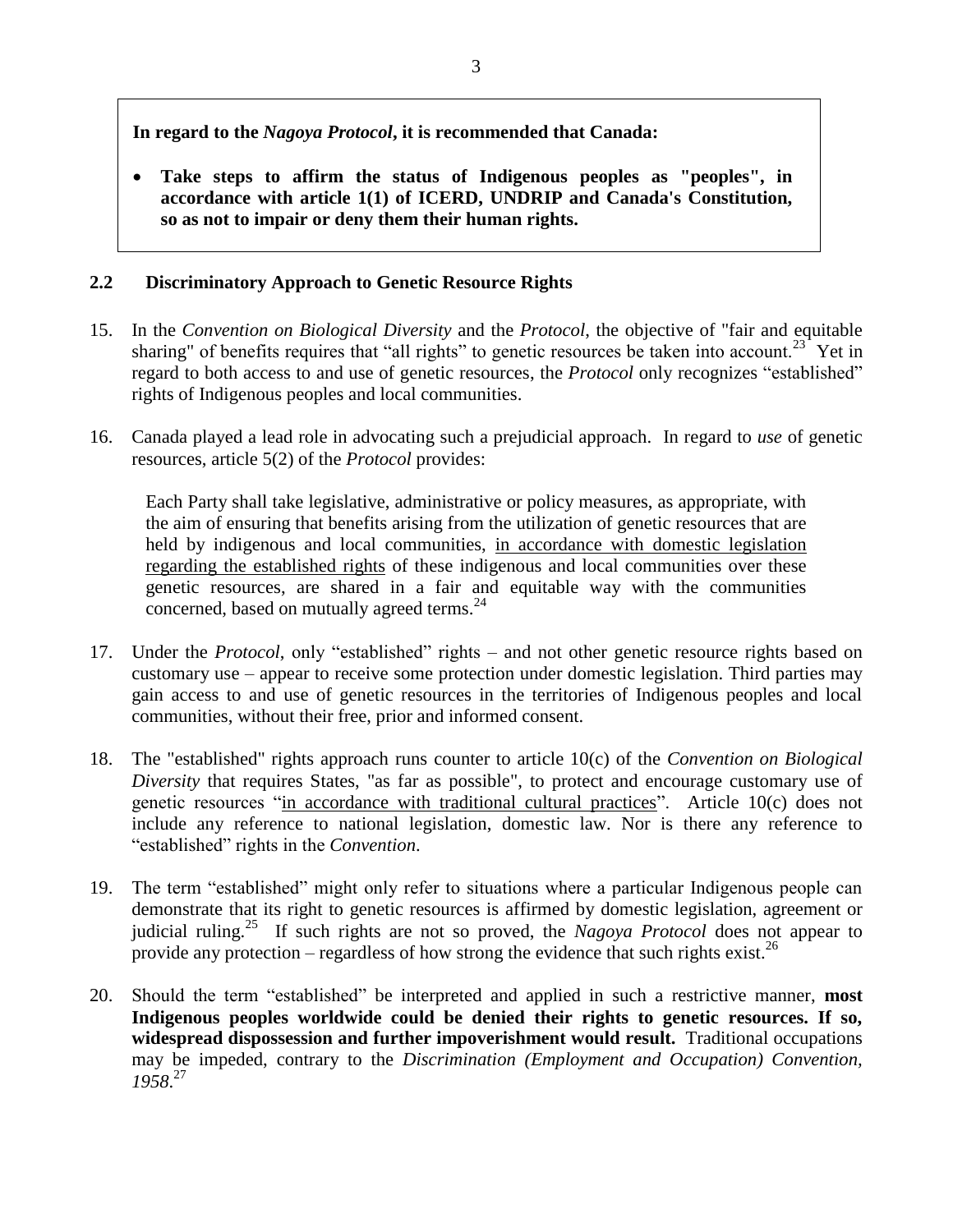- <span id="page-6-0"></span>21. Such an approach is incompatible with States' obligations in the *Charter of the United Nations*, 28 *Convention on Biological Diversity<sup>29</sup>* and international human rights law.<sup>30</sup> It could deprive Indigenous peoples of their rights to self-determination, culture and resources contrary to principles of equality and non-discrimination.<sup>31</sup>
- 22. The restrictive "established" rights approach is incompatible with the jurisprudence of the Committee on the Elimination of Racial Discrimination. For example, in regard to Guyana"s legislation distinguishing "titled" and "untitled" lands, the Committee "urges the State party to remove the *discriminatory distinction between titled and untitled communities* from the 2006 Amerindian Act and from any other legislation."<sup>32</sup>
- 23. In its September 2011 "Discussion Document" relating to Canada's possible domestic implementation of the *Protocol*, the government confirms that "established" rights may only be recognized in regard to Indigenous peoples with "comprehensive land-claim and self-government agreements which provide them authority to manage their lands". $^{33}$
- 24. Canada's draft Domestic Policy appears to unjustly exclude all other Indigenous peoples, unless they can demonstrate "established" or proven rights to genetic resources. Those peoples in Canada facing possible dispossession of their customary rights to genetic resources would include Indigenous peoples with historic treaties or specific claims agreements or uncompleted land-claim and self-government agreements.
- 25. At home, the Canadian government has been unsuccessful in its attempts to restrict its constitutional duty to Indigenous peoples to situations where their rights were already "established". In this regard, the Supreme Court of Canada discredited Canada"s approach as dishonourable:

The Crown, acting honourably, cannot cavalierly run roughshod over Aboriginal interests ... It must respect these potential, but yet unproven, interests. ... To unilaterally exploit a claimed resource during the process of proving and resolving the Aboriginal claim to that resource, may be to deprive the Aboriginal claimants of some or all of the benefit of the resource. That is not honourable.<sup>34</sup>

**In regard to Indigenous peoples' genetic resource rights, it is recommended that Canada:**

- **Be advised that the distinction in the** *Protocol* **between "established" and other customary rights of Indigenous peoples is discriminatory and is incompatible with the central objective of "fair and equitable" sharing of benefits;**
- **Respect fully the ruling of the Supreme Court of Canada that engaging in such distinctions is "not honourable";**
- **Redress immediately this serious issue in a manner that eliminates all discrimination and fully respects their customary rights.**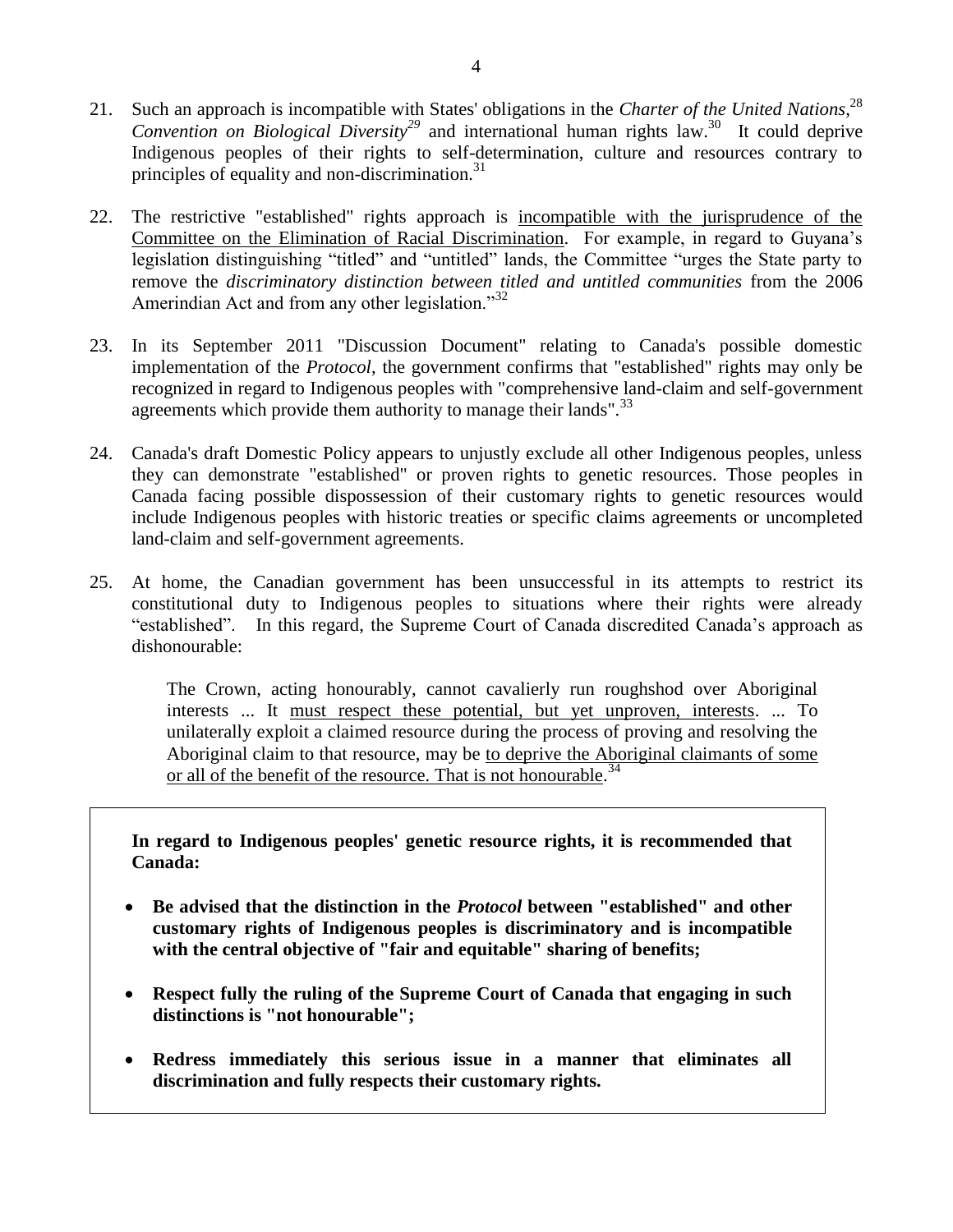### <span id="page-7-0"></span>**2.3 Consensus Exploited to Undermine Human Rights**

- 26. In the negotiations on the *Nagoya Protocol*, there was no legal obligation to require consensus<sup>35</sup> among the Parties. Even if such a duty existed, it could not prevail over the obligations of States to respect the *Charter of the United Nations*, *Convention on Biological Diversity* and international human rights law.
- 27. Since the final text was intended to reflect a consensus among the Parties, it was often the lowest common denominator among their positions that was reflected in the *Protocol*. This resulted in approval of proposals that violated the rule of law and human rights.
- 28. Indigenous peoples were not part of any consensus on provisions relating to Indigenous rights and concerns. Indigenous peoples were not permitted to table any proposed amendments to the *Protocol.* In order to add Indigenous proposals to the text, they had to be supported by at least one Party. Otherwise, Indigenous concerns were dismissed.
- 29. Canada repeatedly exploited the practice of obtaining consensus in order to lower human rights standards relating to Indigenous peoples.<sup>36</sup> In its study on participation in decision-making, the UN Expert Mechanism on the Rights of Indigenous Peoples emphasized: "Consensus is not a legitimate approach if its intention or effect is to undermine the human rights of indigenous peoples." <sup>37</sup>
- <span id="page-7-1"></span>30. Canada and other Parties paid little attention to their human rights obligations under the *Charter of the United Nations* and principles of international law. In regard to UNDRIP, they failed to uphold Indigenous rights and related State obligations affirmed in this human rights instrument.<sup>38</sup>
- 31. Consensus was also used to approve discriminatory proposals that contradicted the *Convention* and sought to solely address "established rights" to genetic resources. This issue was agreed to in a meeting that expressly excluded representatives of Indigenous organizations in Nagoya.

**In international processes, such as those relating to the** *Convention on Biological Diversity* **and the** *Nagoya Protocol***, it is recommended that Canada:**

- **Respect fully its human rights obligations under the** *Charter of the United Nations* **and other international law;**
- **End immediately the discriminatory practice of using consensus or other procedures to suppress Indigenous peoples' concerns and positions or undermine their rights;**
- **Apply procedures in a democratic manner that is consistent with international human rights law, including UNDRIP. Procedural injustices, such as excluding Indigenous peoples from key international meetings on their rights, often lead to substantive injustices that violate principles of democracy and human rights.**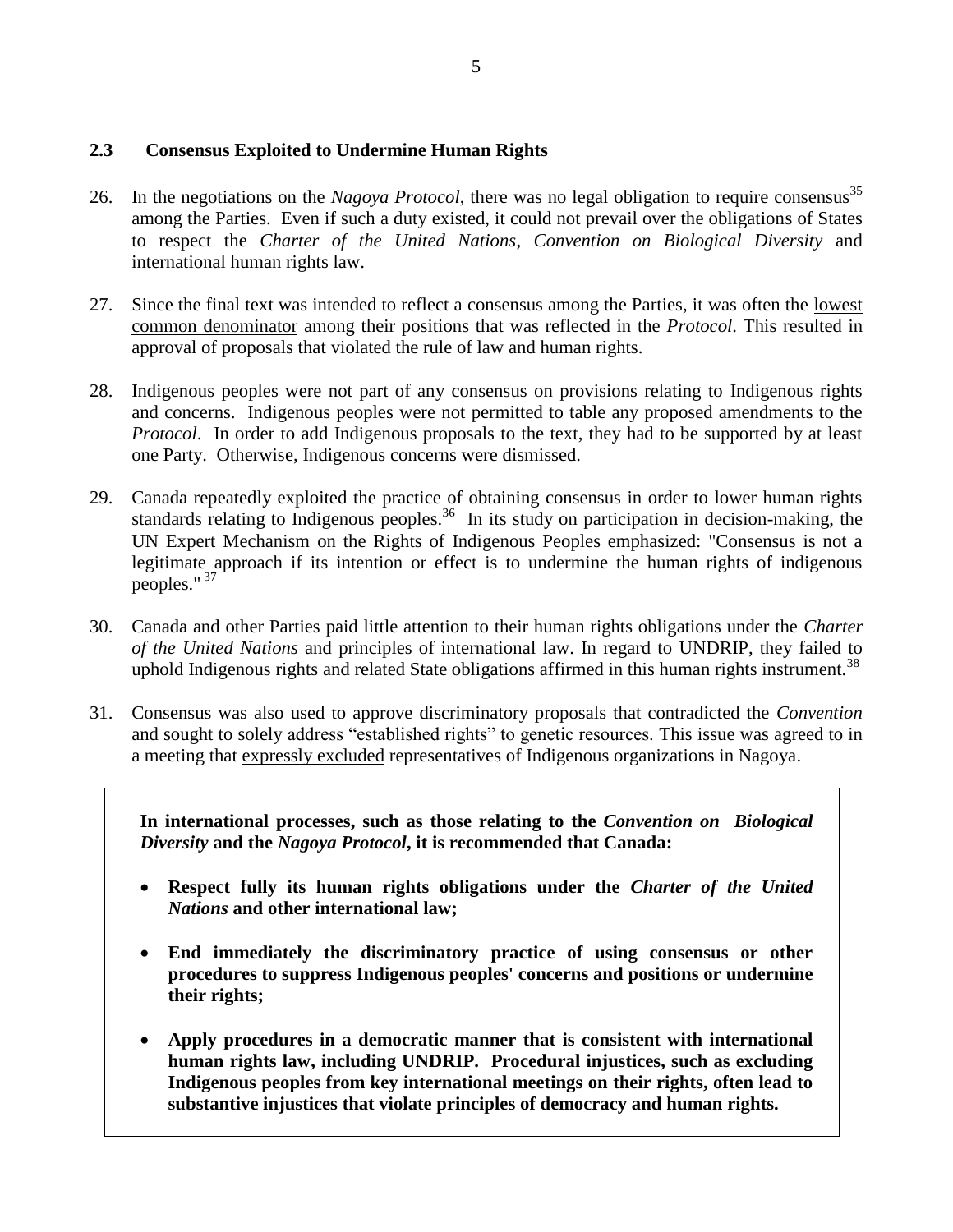#### <span id="page-8-0"></span>**2.4 Canada's Actions Against UNDRIP**

- <span id="page-8-3"></span>32. The *UN Declaration on the Rights of Indigenous Peoples* has diverse legal effects and commands "utmost respect".<sup>39</sup> UN treaty bodies are increasingly using UNDRIP to interpret Indigenous rights and State obligations in existing human rights treaties, as well as encouraging its implementation.<sup>40</sup> In contrast to this global assessment, Canada's claims that UNDRIP is merely an "aspirational" instrument.
- <span id="page-8-1"></span>33. A month after the General Assembly's adoption of UNDRIP, Canada opposed the use of this human rights instrument "as an international standard" at the Convention on Biological Diversity.<sup> $41$ </sup> During the years of discussion and negotiation leading up to the adoption of the *Nagoya Protocol*, Canada repeatedly expressed its opposition to UNDRIP.
- 34. During the final negotiations in October 2010, the Co-Chairs proposed wording to be added to the preamble of the *Nagoya Protocol*: "*Taking into account* the significance of the United Nations Declaration on the Rights of Indigenous Peoples". Reneging on its previous commitment to similar wording,  $42^{\circ}$  Canada was the only country in the world to object and insist there be no reference whatsoever to UNDRIP in the preamble.
- 35. After widespread international criticism by Indigenous and civil society organizations, Canada accepted to include in the preamble: "*Noting* the United Nations Declaration on the Rights of Indigenous Peoples". This minimal reference was discussed and agreed to in a meeting of the Parties that expressly excluded representatives of Indigenous organizations in Nagoya.
- 36. **In regard to UNDRIP, it took only one State – Canada – to exploit the practice of consensus in the negotiations so as to lower standards in the** *Protocol***.** Such a process requires fundamental reform.<sup>43</sup> States that violate the rule of law at home and internationally should not be permitted to play such a determinative role.<sup>44</sup>
- <span id="page-8-2"></span>37. According to the UN General Assembly, terms such as "noting" are *per se* "neutral terms that constitute neither approval nor disapproval."<sup>45</sup> Canada"s insistence on simply "noting" UNDRIP in the preamble of the *Protocol* falls far short of the positive obligations agreed to by States.<sup>46</sup>
- 38. Both internationally and domestically, Canada has relentlessly taken steps to undermine UNDRIP in a diverse range of forums. Such actions began in 2006. They have continued after the announcement in the Speech from the Throne<sup>47</sup> in March 2010 that Canada would take steps to endorse UNDRIP - and after Canada's endorsement in November 2010.
- 39. Many of these actions took place during the 3-year period that Canada was a member of the Human Rights Council. Canada was the only Council member to vote against UNDRIP at the UN General Assembly. Canada did not implement CERD's May 2007 recommendation that it "support the immediate adoption of the United Nations Declaration".<sup>48</sup>
- 40. In 2006-2007, Canada actively joined with or lobbied other States with abusive human rights records or hard-line positions against UNDRIP. As emphasized by Amnesty International (Canada):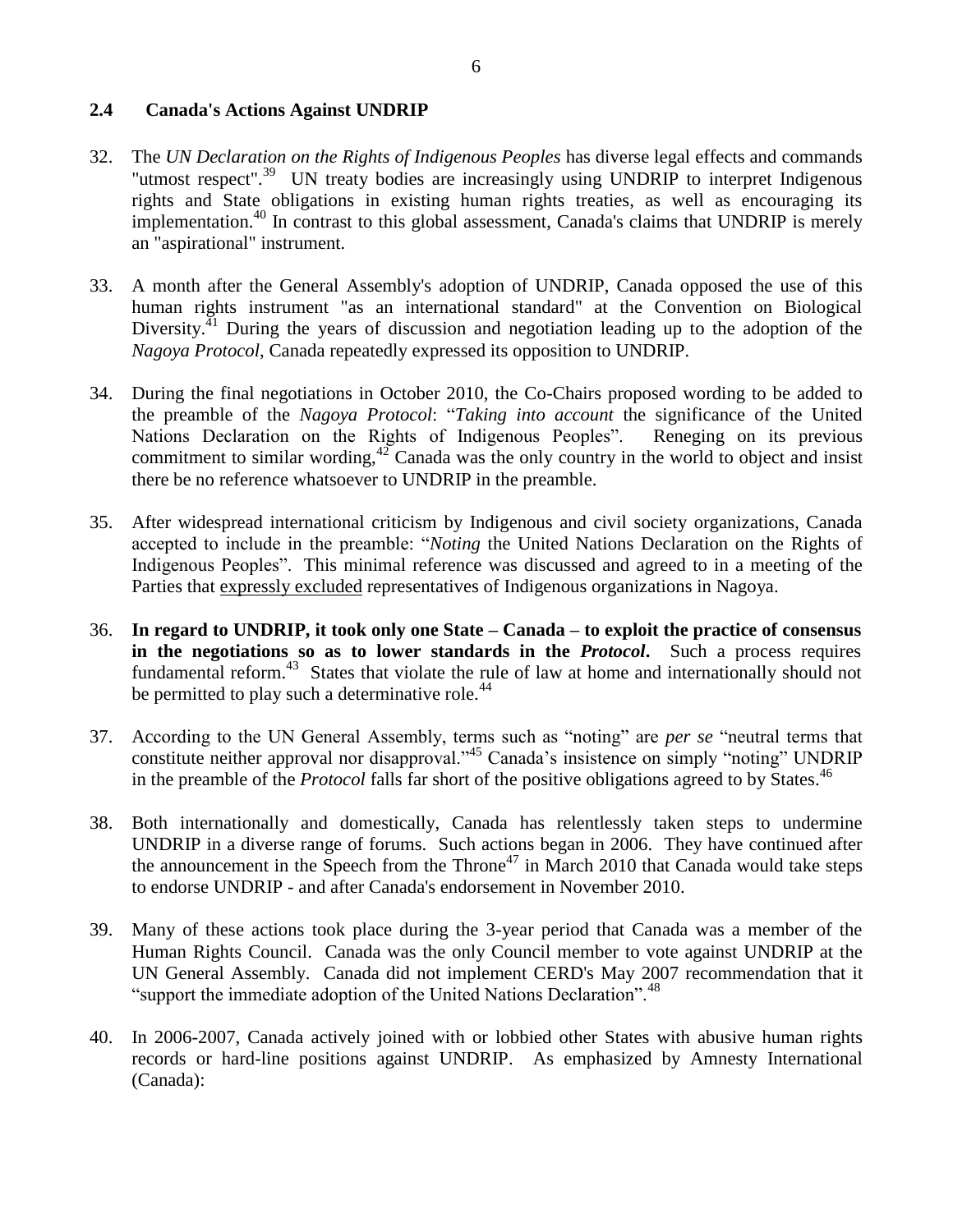... Canada was at the forefront of urging the UN to undertake wholesale renegotiation of key provisions of the Declaration, a process that would have greatly delayed adoption and would likely have resulted in a greatly weakened text. In doing so, Canada aligned itself with states with poor records of supporting the UN human rights system and with histories of brutal repression of Indigenous rights advocates.<sup>49</sup>

- 41. At the December 2008 world meeting on climate change in Posnań, Poland,<sup>50</sup> it is reported that Canada, Australia, New Zealand and the United States spearheaded the removal of any references to the term "rights" in relation to Indigenous peoples or to UNDRIP.<sup>51</sup> In a press conference in Poland, Canada"s Environment Minister stated that the UNDRIP "has nothing whatsoever to do with climate change". $52$
- 42. In Canada's three documents<sup>53</sup> relating to possible domestic implementation of the *Protocol*, there is no mention whatsoever of UNDRIP.

### **In regard to UNDRIP, it is recommended that Canada:**

- **End immediately its practice of devaluing and opposing this human rights instrument;**
- **Establish a process, in conjunction with Indigenous peoples in Canada, to ensure the effective implementation of UNDRIP domestically and internationally in such matters as environmental protection, diversity, climate change and intellectual property.**

#### <span id="page-9-0"></span>**2.5 Indigenous Peoples' Human Rights Not Respected**

- 43. The *Convention on Biological Diversity* and the *Nagoya Protocol* are characterized as international environmental agreements. These instruments cannot be interpreted so as to undermine the human rights obligations of any Contracting Party in relation to Indigenous peoples.
- <span id="page-9-1"></span>44. As affirmed in the *Convention* and *Protocol*, nothing in these instruments shall affect the obligations of Parties deriving from "any existing international agreement".<sup>54</sup> Such obligations would necessarily include respect and protection of human rights in a wide range of international agreements.
- 45. The central objective of "fair and equitable" benefit sharing in both the *Convention* and Protocol explicitly requires "taking into account all rights" over genetic resources.<sup>55</sup> Yet Canada and other Parties failed to take a rights-based approach in regard to Indigenous peoples and local communities.
- 46. **In the operative paragraphs of the** *Protocol***, specific references are made to the "rights" of Indigenous peoples and local communities** *solely* **when the apparent intent is to**  severely limit or dispossess them of their rights to genetic resources.<sup>56</sup> Natural resource rights are an integral part of Indigenous peoples' *human right* to self-determination.<sup>57</sup>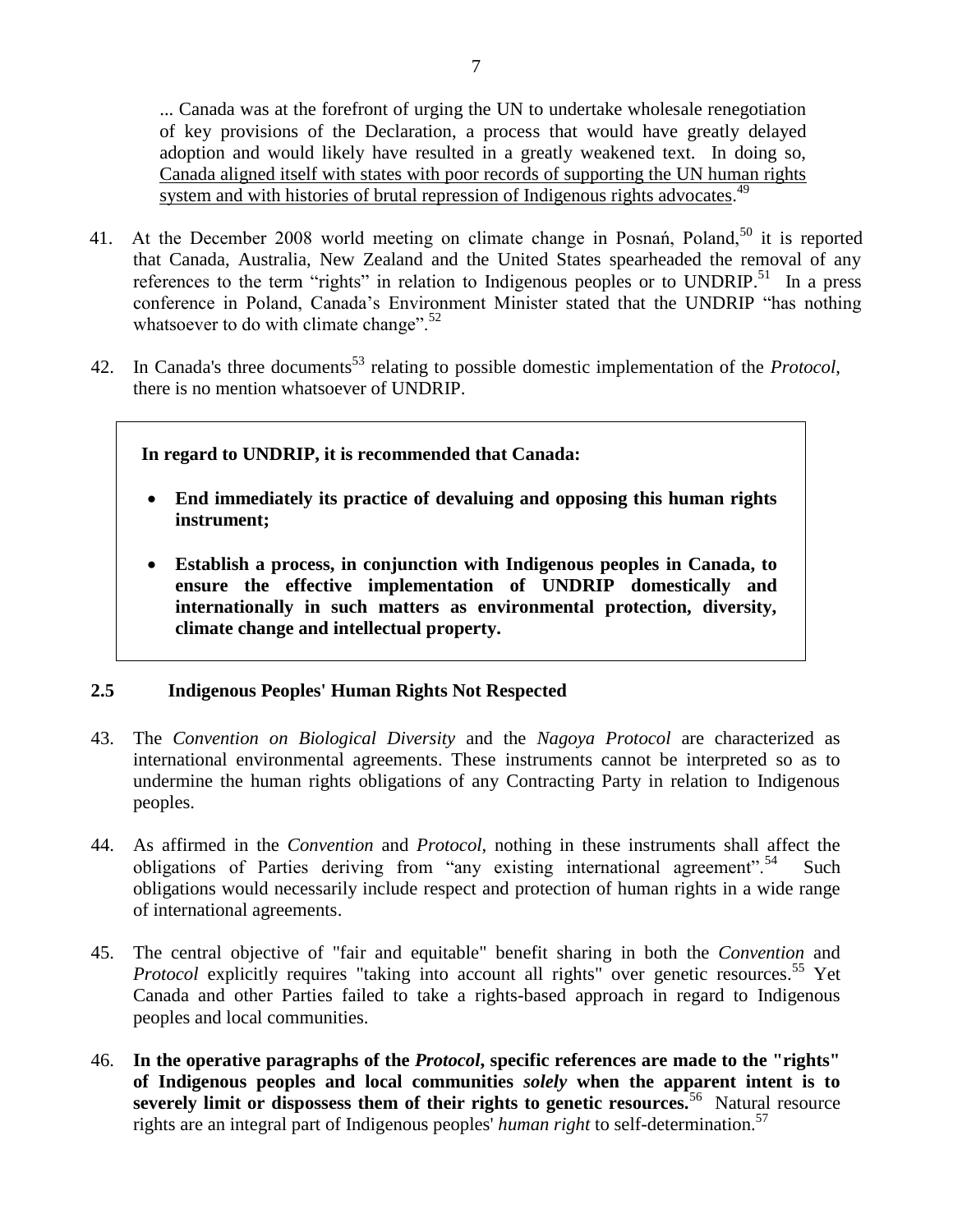- 47. Canada's opposition to Indigenous peoples' rights goes well beyond the *Protocol*. Throughout Canada"s history, in virtually every case relating to these rights, the government of Canada chooses to act as an adversary.<sup>58</sup> No other people in Canada are automatically subjected to such consistently adverse and discriminatory treatment. The government has an "impoverished view" of Aboriginal title. $59$
- 48. Since 2006, Canada failed to acknowledge that Indigenous peoples' collective rights are human rights.<sup>60</sup> It also refuses to recognize that UNDRIP is a human rights instrument.<sup>61</sup> Canada cannot deny the human rights quality of the rights of Indigenous peoples because such rights are predominantly held collectively. To seek to segregate or exclude collective rights from the international human rights system is inconsistent with international law and practice. $62$
- 49. Canada's ongoing actions serve to diminish the importance of Indigenous collective rights and UNDRIP. Such actions violate principles of equality and non-discrimination,<sup>63</sup> including Indigenous peoples' right to be different.  $64$
- 50. The significance of the collective human rights of Indigenous peoples is far-reaching. Collective rights are essential for the integrity, survival and well-being of their distinct nations and communities. Such rights are inextricably linked to Indigenous cultures, spirituality and worldviews. Collective rights are critical to the effective exercise and enjoyment of the rights of Indigenous individuals.

#### **In regard to Indigenous peoples, it is recommended that Canada:**

- **Alter significantly its litigation and other strategies to minimize or oppose Indigenous peoples' rights, especially in relation to lands and resources, which strategies serve to impoverish the peoples concerned and are often discriminatory;**
- **Incorporate a human rights-based approach in international environmental processes, such as those relating to the** *Convention on Biological Diversity* **and the** *Nagoya Protocol***, so as to ensure respect, protection and fulfillment of Indigenous peoples' rights.**

## <span id="page-10-0"></span>**2.6 Use of Domestic Legislation to Impair Inherent Rights**

51. Canada cannot use the *Convention on Biological Diversity* and *Nagoya Protocol* to convert Indigenous peoples" inherent rights to traditional knowledge or genetic resources into rights that only exist in accordance with national laws. Such an approach would run directly counter to international human rights  $law<sup>65</sup>$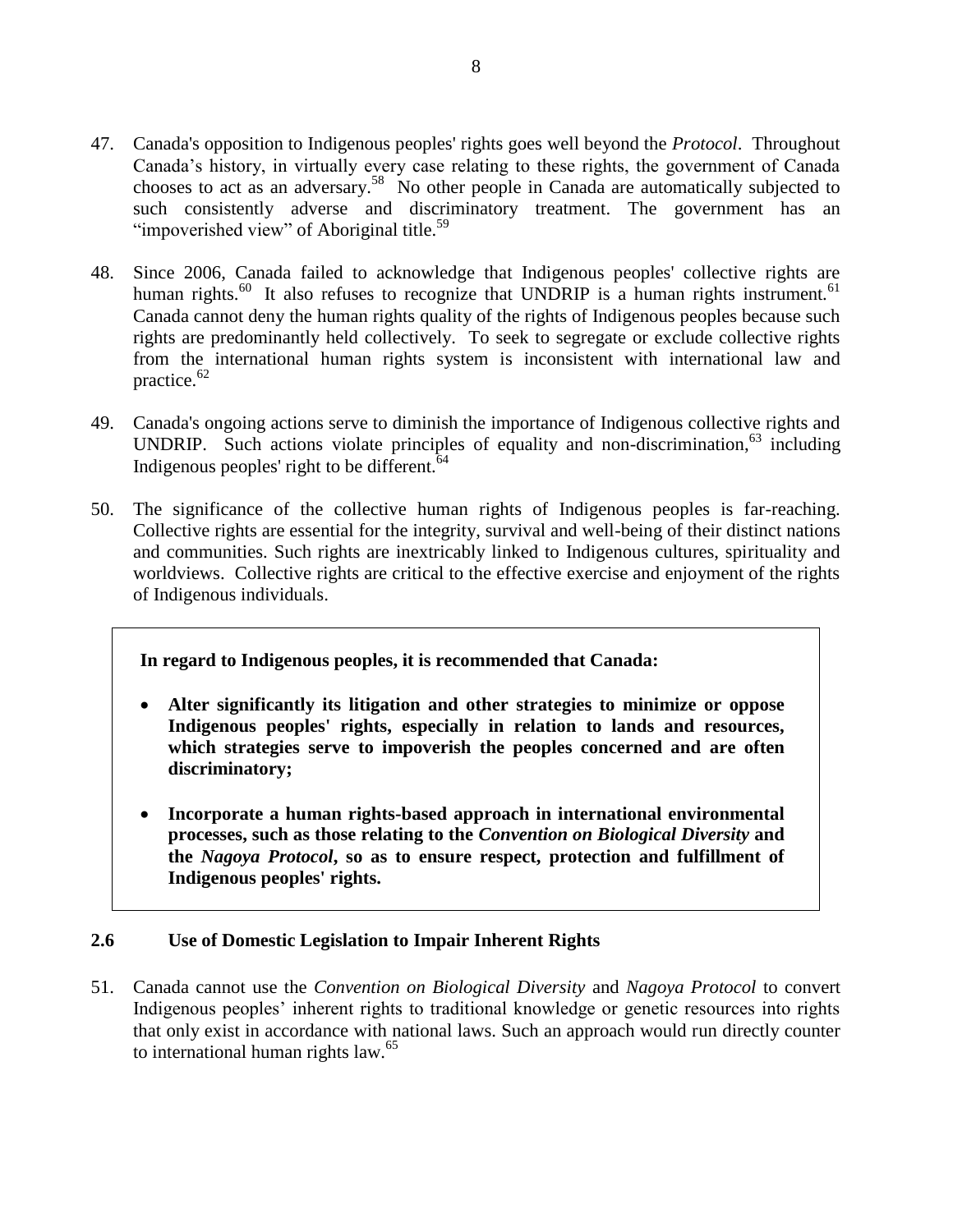- 52. During the negotiations, Canada, among other Parties, insisted that the *Protocol* include ambiguous and questionable phrases such as "subject to national legislation" and "in accordance with national legislation". Little or no regard was given that Indigenous peoples' rights are inherent<sup>66</sup> or pre-existing rights, which urgently require protection. Their existence is not dependent on national laws.<sup>67</sup>
- 53. The *Protocol* recognizes in its preamble "the importance of providing legal certainty with respect to access to genetic resources and the fair and equitable sharing of benefits arising from their utilization". It is a double standard for the Parties to generate uncertainty, when addressing Indigenous peoples' rights.
- 54. It would also be discriminatory to undermine the universal and inherent nature of Indigenous peoples' human rights and make their existence contingent on each State "recognizing" these rights. Such rights must continue to be interpreted and safeguarded in a manner consistent with international human rights law.
- 55. The *International Covenant on Economic, Social and Cultural Rights* requires States Parties "to guarantee" that economic, social and cultural rights of Indigenous peoples "will be exercised without discrimination of any kind".<sup>68</sup> This obligation is not subject to "progressive" realization" and has "immediate effect".<sup>69</sup>
- 56. In the *Convention* and *Protocol*, national legislation is intended to have a *supportive* role consistent with international law. The preamble of the *Protocol* affirms that the Parties are: "*Determined* to further support the effective implementation of the access and benefit-sharing provisions of the Convention". Thus, national laws should ensure that the rights of Indigenous peoples and local communities are respected and protected in realizing the objective of "fair and equitable" benefit-sharing.
- 57. In the *Convention*, such phrases as "subject to national legislation" are not used to enable States to determine whether Indigenous peoples' rights exist or to what extent.<sup>70</sup> Rather, the phrase is used in the context where the Parties are obliged by the *Convention* to take maximum beneficial action. For example, in regard to Indigenous traditional knowledge, article 8(j) requires beneficial measures in support of Indigenous peoples in the broad context of conservation and biodiversity: $71$

Each Contracting Party shall, as far as possible and as appropriate:

(j) Subject to its national legislation, respect, preserve and maintain knowledge, innovations and practices of indigenous and local communities embodying traditional lifestyles relevant for the conservation and sustainable use of biological diversity and promote their wider application with the approval and involvement of the holders of such knowledge, innovations and practices and encourage the equitable sharing of the benefits arising from the utilization of such knowledge, innovations and practices ...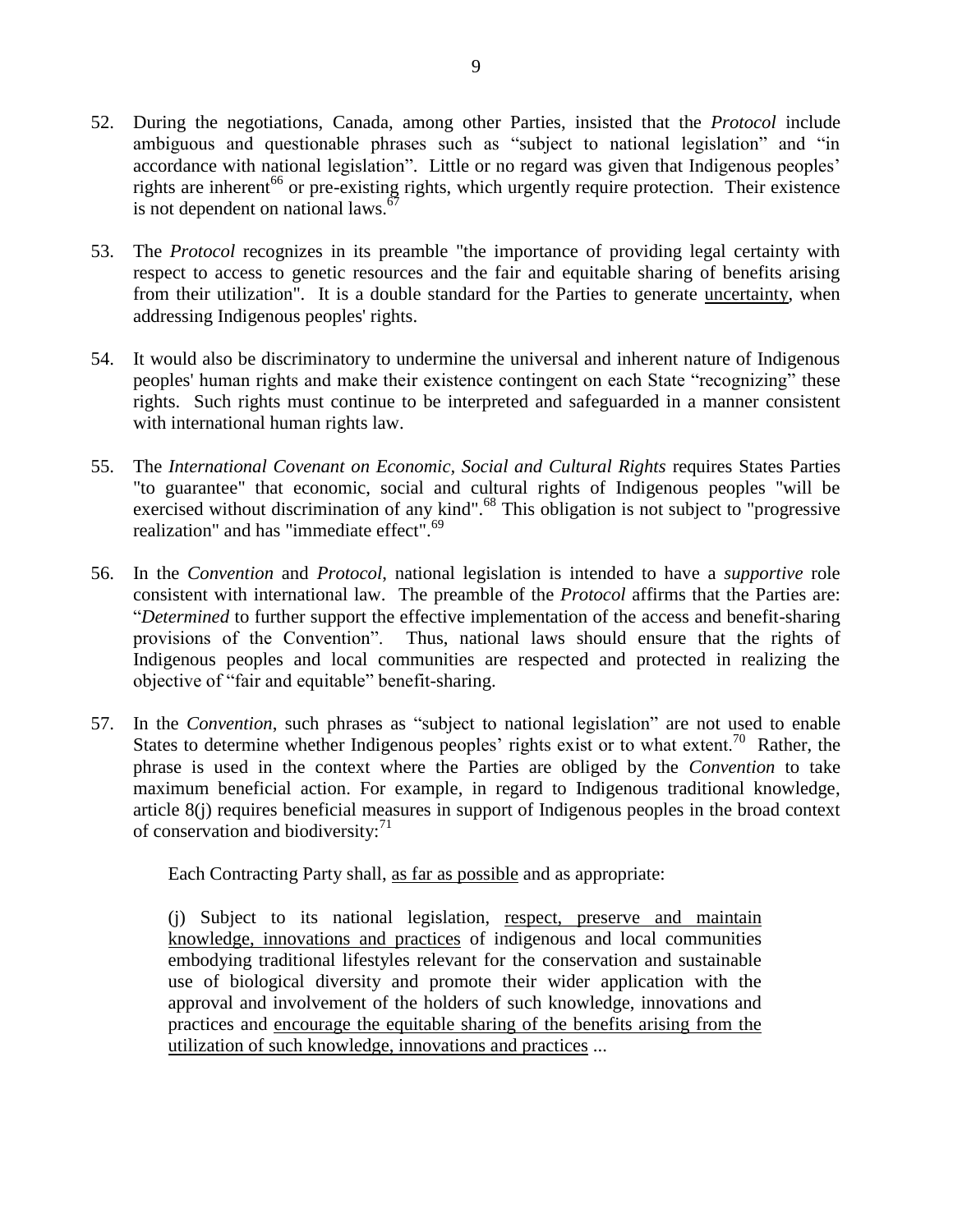- 58. The phrase "subject to national legislation" in article 8(j) must be interpreted in a manner compatible with the customary use of biological resources by Indigenous peoples and communities in article 10(c) of the *Convention*. This view is affirmed by the Executive Secretary of the *Convention*. 72
- 59. In Canada's three documents<sup>73</sup> relating to possible domestic implementation of the *Protocol*, each jurisdiction would generally be free to determine what measures it might take regarding genetic resources and traditional knowledge relating to Indigenous peoples. This could result in a "checkerboard" of different rights across Canada that undermines the universality and inherent nature of Indigenous peoples' human rights.
- 60. For example, Canada claims that whether or not there exists an obligation of Parties in article 12(1) of the *Protocol* to take into consideration customary laws, community protocols and procedures is dependent on domestic law and circumstances:

The obligation on a Party to take into consideration customary laws, community protocols and procedures is subject to domestic law and to what is applicable in the particular domestic circumstances of the Party. This provides considerable flexibility to each Party to determine whether and how to take customary laws, community protocols and procedures into account.<sup>74</sup>

61. Article 12(1) does not use the phrase "subject to domestic law", but rather "in accordance with domestic law".<sup>75</sup> In any event, neither phrase can be reasonably interpreted in the whole context of the *Convention* and the *Protocol* so as to render illusory any State "obligation".

## **In regard to Indigenous peoples, it is recommended that Canada:**

- **Use domestic legislation to** *support* **Indigenous peoples' rights under the**  *Convention* **and** *Protocol* **and not to undermine the inherent nature of their human rights;**
- **Implement, in conjunction with Indigenous peoples in Canada, their rights and related State obligations in a binding manner that extends to all parts of the Canadian federation without exception.**

## <span id="page-12-0"></span>**2.7 Undermining "Free, Prior and Informed Consent"**

62. If ongoing dispossession and biopiracy of Indigenous peoples' resources are to be eliminated and fair and equitable benefit sharing is to be achieved, then the legal right and principle of "free, prior and informed consent" (FPIC) or  $\text{PIC}^{76}$  must be respected, protected and fulfilled. Such consent is a key element in international and Canadian constitutional law.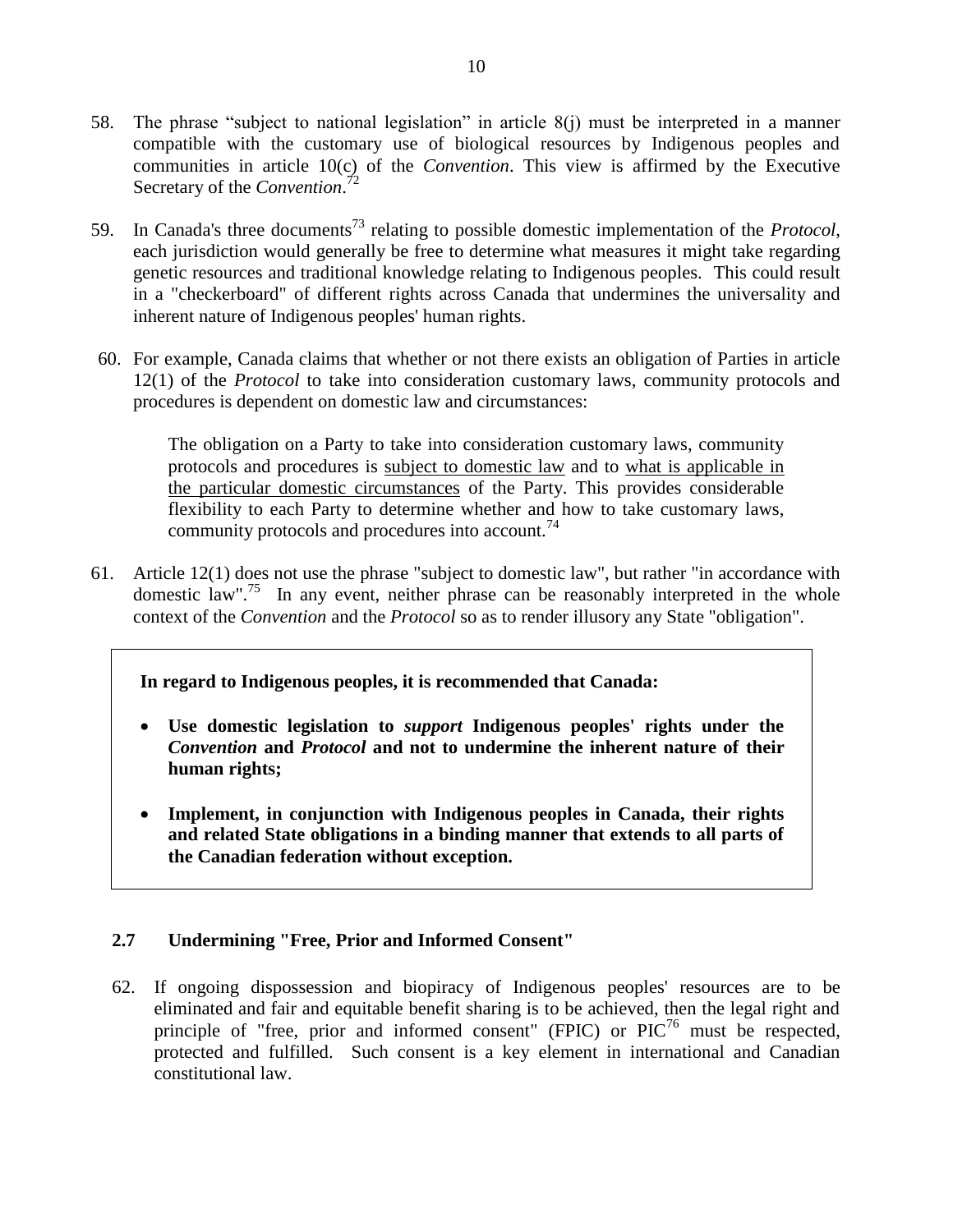- 63. FPIC is the standard required or supported by the UN General Assembly, $^{77}$  international treaty bodies,<sup>78</sup> regional human rights bodies,<sup>79</sup> UN special rapporteurs<sup>80</sup> and specialized agencies.<sup>81</sup> FPIC is also the standard under UNDRIP and the *Indigenous and Tribal Peoples Convention, 1989*. 82
- <span id="page-13-0"></span>64. According to Canada' highest court, "full consent" is required on "very serious issues".<sup>83</sup> It is clearly a serious issue, when the human rights, cultures and well-being of Indigenous peoples are at stake in the context of biodiversity, environment and resource development.<sup>84</sup>
- 65. Canada is clear about its own right to give or withhold prior and informed consent under the *Protocol*. However, in regard to FPIC or PIC of Indigenous peoples, Canada played a lead role in adding confusion and uncertainty in regard to this crucial right and principle.
- 66. In relation to genetic resources under the *Protocol*, Canada indicates: "Article 6 ... establishes that a Party can decide not to require PIC for access to some or all of its genetic resources".<sup>85</sup> In regard to Indigenous peoples, this conclusion is erroneous and inconsistent with "fair and equitable" benefit sharing and international human rights law.
- 67. The extent to which Canada has acted to impair FPIC and create confusion is illustrated by the convoluted drafting of article 6(3)(f) of the Protocol:

3. ... each Party requiring prior informed consent shall take the necessary legislative, administrative or policy measures, as appropriate, to:

… (f) Where applicable, and subject to national legislation, set out criteria and/or processes for obtaining prior informed consent or approval and involvement of indigenous and local communities for access to genetic resources ...<sup>86</sup>

- 68. In the *Protocol*, the Parties retained the phrase "approval and involvement" used in article 8(j) of the *Convention* with an expanded formulation. In relation to Indigenous and local communities, the new phrase used repeatedly is "prior informed consent or approval and involvement".<sup>87</sup>
- 69. In regard to the new phrase, the "or" between "prior informed consent" (PIC) and "approval" suggests that the two terms are synonymous. This interpretation is reinforced by article 6(3)(f) of the *Protocol*. Thus, the "involvement" of Indigenous peoples and local communities is required in addition to such consent or approval.
- 70. In its September 2011 "Discussion Document", the government added commas around the phrase "approval and involvement" so as to separate it from "prior informed consent":

Canada could also put in place ... measures to require evidence (documentation) that associated traditional knowledge utilized or used in research or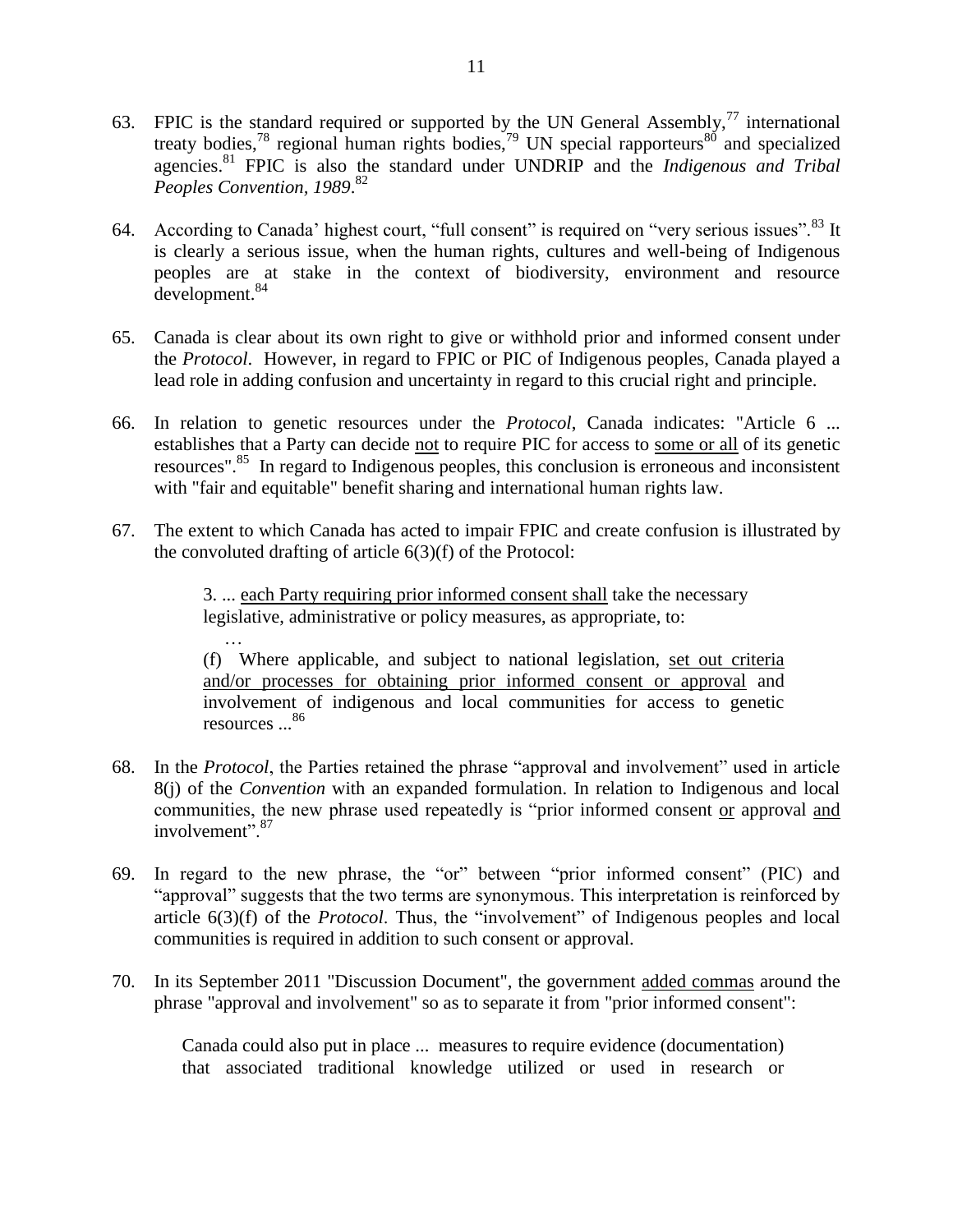development has been accessed with the PIC, or approval and involvement, of the Aboriginal communities that hold the associated traditional knowledge.<sup>88</sup>

71. The effect of the government's change is to imply that there are two different standards that could be applied. One standard is "prior and informed consent"; the other is "approval and involvement". This could suggest that there would only be "involvement" in relation to situations of "approval" and not "PIC". Such an interpretation would not be coherent and would be inconsistent with international and domestic law.<sup>89</sup>

**In regard to Indigenous peoples' rights to resources and traditional knowledge, it is recommended that Canada:**

- **Respect the right of Indigenous peoples to free, prior and informed consent, as CERD has underlined in its General Recommendation No. 23 (1997), in implementing the** *Convention on Biological Diversity* **and**  *Protocol***;**
- **Revise its policy on consultation and accommodation so as to include free, prior and informed consent. Consistent with principles of nondiscrimination and rule of law, Canada should respect this requirement in Supreme Court of Canada rulings.**

## <span id="page-14-0"></span>**2.8 Failure to Consult and Accommodate Indigenous Peoples**

- 72. Indigenous peoples' rights are increasingly addressed in international forums, such as those relating to the *Convention on Biological Diversity* and the *Protocol*. **Since 2006, the government of Canada has refused to even acknowledge or discuss its obligations to consult and accommodate Indigenous peoples under international and Canadian law.** Such ongoing violations of the rule of law by Canada are unacceptable.<sup>90</sup>
- 73. For example, it took three and a half months for the Canadian government to provide a copy of its own public statement made at the first Intergovernmental Committee meeting (ICNP) to implement the *Protocol* in June 2011. No such information was shared in advance. By the time Indigenous organizations received a copy, the opportunity to address Canada's position was long passed.
- 74. The failure to provide "all necessary information in a timely way" on Canada's positions violates its duty to consult and accommodate Indigenous peoples.<sup>91</sup> Such actions are incompatible with basic principles of democracy, accountability, transparency and good governance. They undermine the rights of Indigenous peoples to full and effective participation,  $92$  as required by UNDRIP and other international human rights law.
- 75. As indicated by the Supreme Court of Canada, the duty to consult and accommodate Indigenous peoples is not met by having some kind of general public process. The same is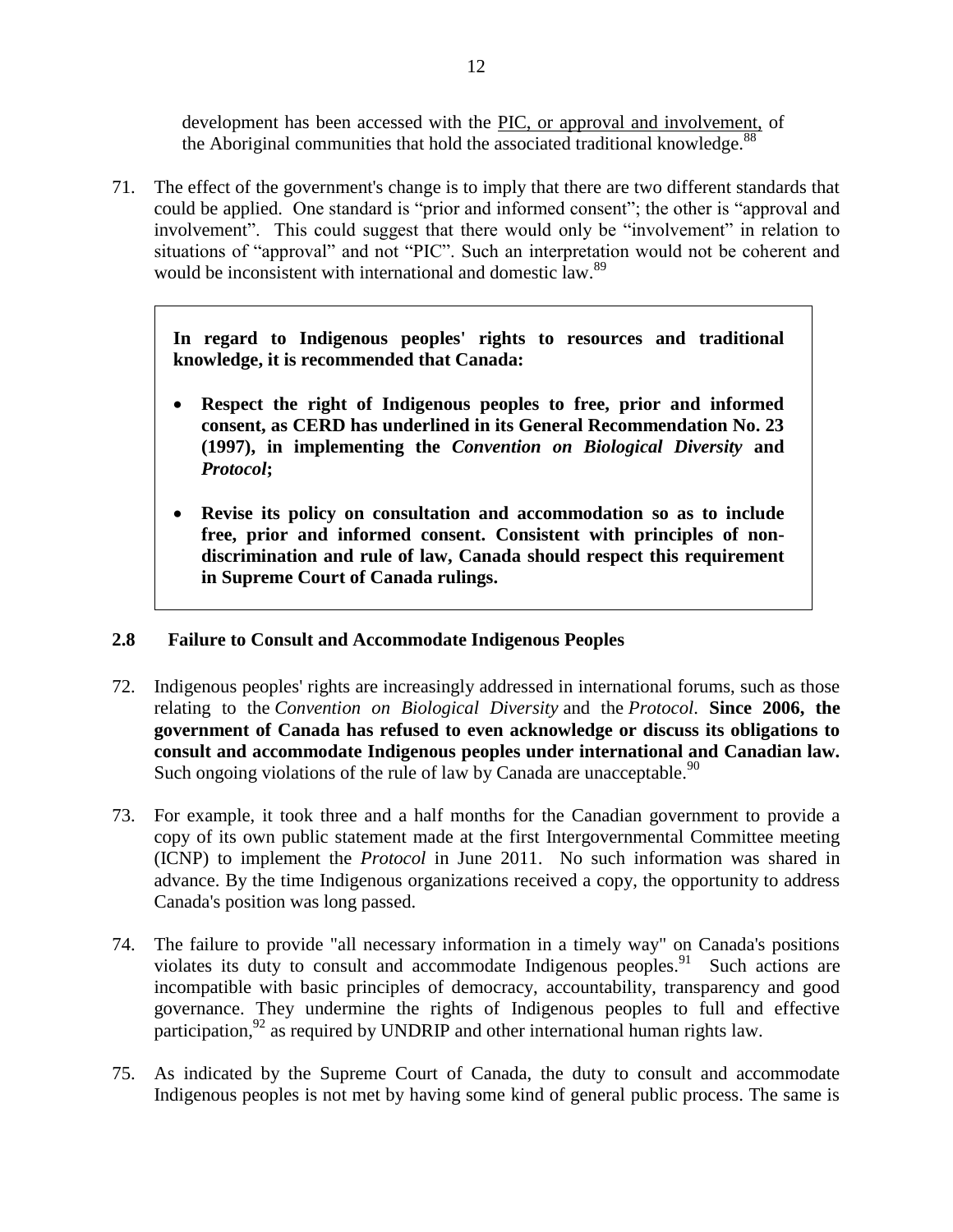true at the international level.<sup>93</sup> The Crown must not only provide adequate information, but also indicate what might be the potential adverse impacts on Indigenous rights and interests.

- 76. At previous international meetings, federal officials repeatedly stated that they do not have any flexibility to alter government positions. Representatives of Indigenous organizations have expressed frustration that there is virtually no dialogue with the government in terms of genuine consultations.
- 77. The Canadian government has not provided funding to Indigenous peoples in Canada to effectively participate in the negotiations of the *Protocol* and in its ongoing implementation. A few Indigenous representatives from national Aboriginal organizations were allowed to be a part of the Canadian delegation in international meetings, but these organizations are not the rights holders. Indigenous members of the Canadian delegation must sign legal documents to ensure non-disclosure of information to other Indigenous people.
- 78. The democratic participation of Indigenous representatives has been rendered ineffective by ongoing government actions that ignore the rule of law, fail to consult and accommodate Indigenous peoples and resist providing timely information.

**In regard to Indigenous peoples in Canada, it is recommended that Canada:**

- **End its undemocratic practice of not consulting and accommodating Indigenous peoples, as rights holders, and refusing to discuss the nature of Canada's obligations in this regard;**
- **Adopt an effective policy on this matter, in conjunction with Indigenous peoples, so as to reinforce their full and effective participation in international processes.**

## <span id="page-15-0"></span>**2.9 Undermining UN Treaty and Human Rights System**

- 79. It is not a valid or legitimate practice to unilaterally derogate from the terms of the *Protocol*  or *Convention on Biological Diversity*, so as to alter its scope and legal consequences. Yet this is the approach of Canada in regard to its domestic implementation of the *Protocol*.
- 80. If every Party did the same, such international agreements could conceivably lose all meaning and legal effect. Canada has an obligation to interpret such agreements in "good faith" and "in the light of their object and purpose".<sup>94</sup>
- 81. The *Protocol*'s central objective is "fair and equitable sharing of the benefits arising from the utilization of genetic resources, ... taking into account all rights over those resources".  $95$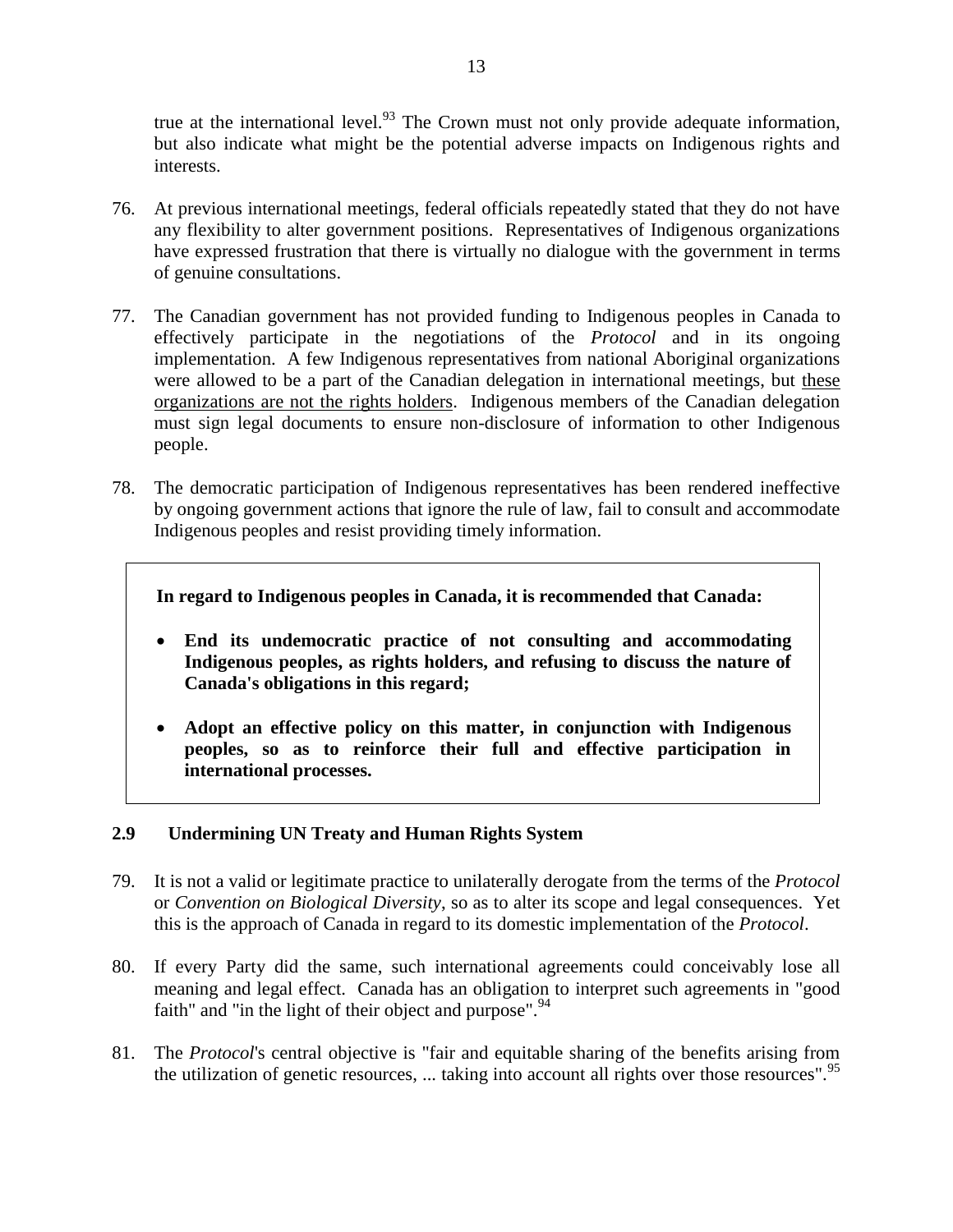<span id="page-16-0"></span>Yet this key element is not included in Canada's draft domestic policy guidance as an "objective", but as a "main goal"<sup>96</sup> with some modifications.

- 82. Canada has unilaterally altered the central objective in the *Protocol* and *Convention on Biological Diversity*, by deleting any reference to "taking into account all rights" and replacing it with " arising from their use among Canadians". The former phrase reinforces the need for a rights-based approach.
- 83. The new domestic objective of "improving Canada"s competitiveness in the bio-based economy<sup>"97</sup> gives rise to particular concern. It could serve to reinforce third party access to and benefits from genetic resources on lands and territories of Indigenous peoples, without their FPIC – especially since Canada's "established" rights approach facilitates dispossession.
- 84. For the above reasons, it is not accurate for Canada to conclude: "The objectives and goals of the draft Domestic Policy Guidance are consistent with the objective of the Protocol."<sup>98</sup>
- 85. In key instances, the draft Domestic Policy Guidance would unilaterally alter the obligation ("shall") to a discretionary standard ("should").<sup>99</sup> The Policy Guidance also invalidly compares the *Protocol* to the draft Policy, instead of the reverse.<sup>100</sup> For example:

Article 4 of the Protocol does not contradict the draft Domestic Policy Guidance. However, the key difference between the draft Policy Guidance and the Protocol is that the latter is an obligation (i.e., should vs. shall).<sup>101</sup>

- 86. This Policy Guidance also limits safeguarding Canada's obligations in international agreements or arrangements to those "dealing with the subject matter that are relevant to Canada and in harmony with access and benefit sharing policy in Canada". Such qualifications are incompatible with the *Convention* and *Protocol*, which affirm that nothing in these instruments shall affect the obligations of Contracting Parties deriving from "any existing international agreement".<sup>102</sup>
- 87. **The above unilateral changes serve to severely undermine both the international treaty system and international human rights system. Such invalid changes may be used to evade Canada's international human rights obligations in ICERD and other treaties.<sup>103</sup>**
- 88. The explicit intention in the *Convention on Biological Diversity* is "to *enhance and complement existing international arrangements* for the conservation of biological diversity and sustainable use of its components" (preamble). Such "international arrangements" include UNDRIP, which affirms Indigenous peoples' rights to genetic resources, traditional knowledge, cultural diversity and biological diversity,<sup>104</sup> as well as environmental,  $105$  food  $106$  and human security.  $107$  All of these aspects are relevant to the *Convention* and *Protocol* and entail human rights addressed by CERD.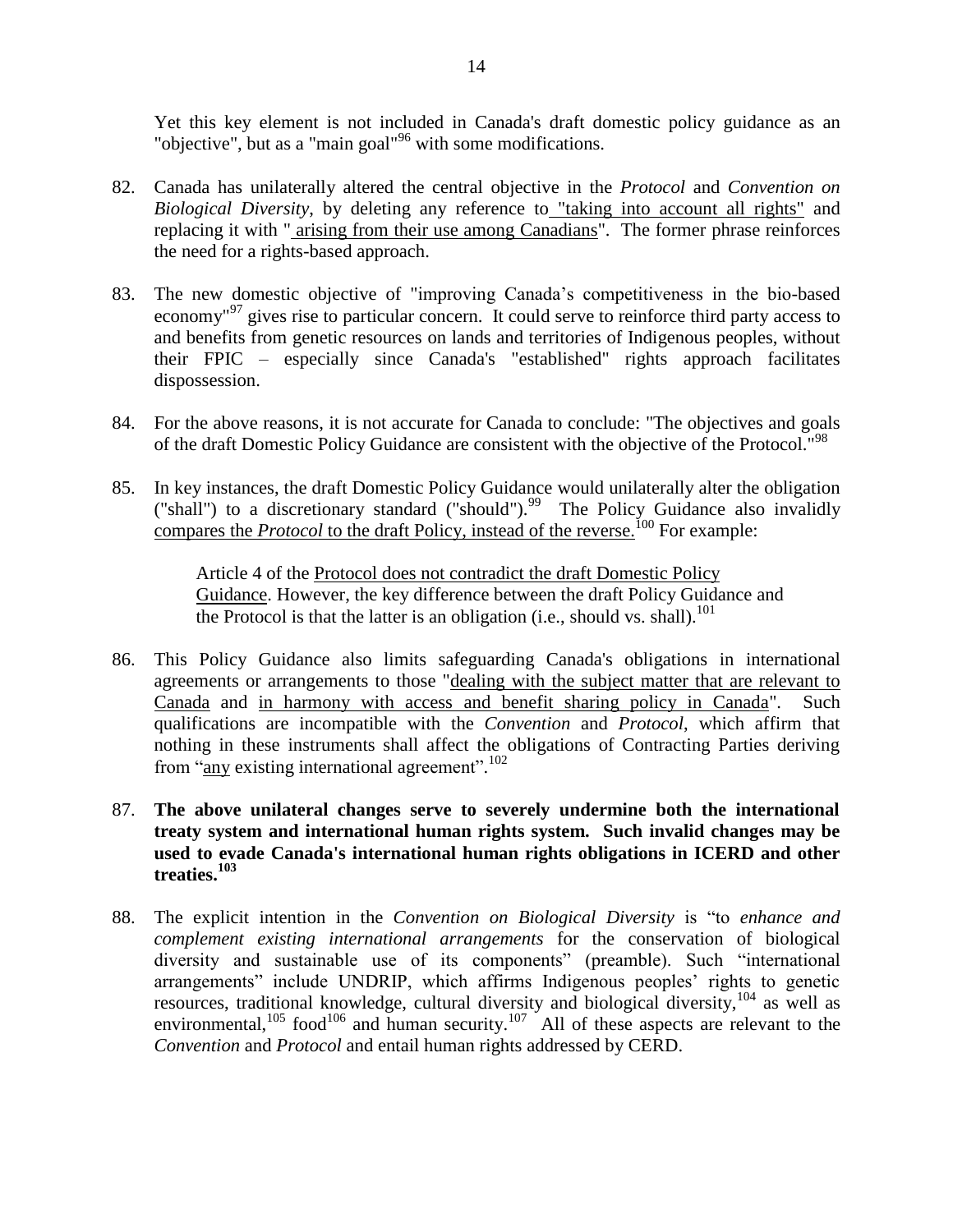89. Canada's discretionary approach is based on narrowly interpreting specific provisions of the *Convention* and *Protocol* in isolation, with a view to exercising virtually complete domestic control over Indigenous peoples, their rights and related State obligations. However, any related interpretations should be made in the overall context of these treaties, their objectives and international law as a whole. This would necessarily include Canada's international human rights obligations.

**In regard to Indigenous peoples, it is recommended to Canada:**

 **Ensure that its domestic strategies to implement the** *Protocol* **or** *Convention on Biological Diversity* **are fully consistent with Indigenous peoples' human rights and Canada's related obligations. In this context, there is ongoing concern that Canada is derogating from the terms of both instruments, in such a manner that the UN treaty system and human rights system are being undermined.**

## <span id="page-17-0"></span>**CONCLUSIONS**

The above actions by Canada discriminate against Indigenous peoples and their human rights – and are inconsistent with the *Charter of the United Nations*, *Convention on Biological Diversity* and international human rights law. Such acts adversely impact Indigenous peoples in Canada and other regions of the world.

Canada cannot evade its international human rights obligations by acting through international organizations and related processes. In regard to genetic resources in the *Nagoya Protocol*, the "established" rights approach violates the peremptory norm prohibiting racial discrimination.

We respectfully urge the Committee on the Elimination of Racial Discrimination to adopt the recommendations in this Alternative Report, emphasizing the invalidity and illegitimacy of Canada's positions and conduct.

## <span id="page-17-1"></span>**ENDNOTES**

 $\overline{a}$ 

<sup>&</sup>lt;sup>1</sup> Committee on the Elimination of Racial Discrimination, "Nineteenth and twentieth periodic reports of States parties due in 2009: Canada", UN Doc. CERD/C/CAN/19-20 (8 June 2011) ["Canada's 2011 Report"], para. 1.

<sup>2</sup> *Nagoya Protocol on Access to Genetic Resources and the Fair and Equitable Sharing of Benefits Arising from their Utilization to the Convention on Biological Diversity*, adopted by the Conference of the Parties, Nagoya, Japan, 29 October 2010, [http://www.cbd.int/abs/doc/protocol/nagoya-protocol-en.pdf.](http://www.cbd.int/abs/doc/protocol/nagoya-protocol-en.pdf)

<sup>&</sup>lt;sup>3</sup> Preparations to implement the *Protocol* are being made by the Parties in meetings of the Intergovernmental Committee on the Nagoya Protocol (ICNP). While many Parties have signed the *Protocol*, it is not yet in force. See *Protocol*, article 33(1): "This Protocol shall enter into force on the ninetieth day after the date of deposit of the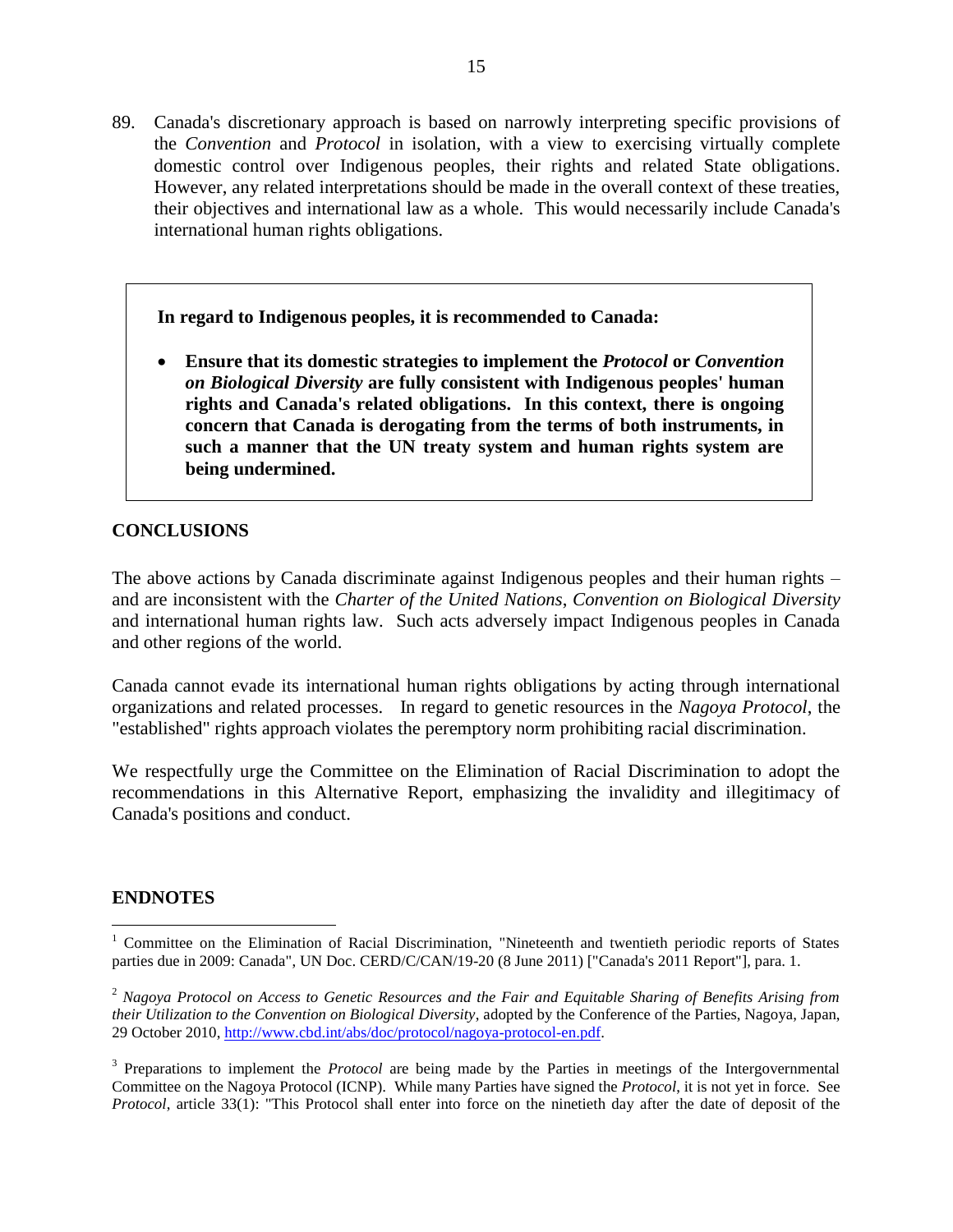fiftieth instrument of ratification, acceptance, approval or accession by States or regional economic integration organizations that are Parties to the Convention."

<sup>4</sup> There is no set definition of "local communities". See Convention on Biological Diversity, *Guidance for the Discussions Concerning Local Communities within the Context of the Convention on Biological Diversity*, Expert Group Meeting of Local Community Representatives within the Context of Article 8(j) and Related Provisions of the Convention on Biological Diversity, Montreal, 14–16 July 2011, UNEP/CBD/AHEG/LC/1/2 (7 July 2011), para. 5: " Many communities may be considered local and may also be described as traditional communities. Some local communities may include peoples of indigenous descent. They are culturally diverse and occur on all inhabited continents."

<sup>5</sup> General Assembly, *Human Rights Council*, UN Doc. A/RES/60/251 (15 March 2006), para. 9.

 $\overline{a}$ 

6 These duties were repeatedly affirmed by Canada, at the time it was elected to the Council. See, *e.g.*, Canada, "Statement to the Human Rights Council Wednesday, June 28, 2006 By Ambassador Paul Meyer, Permanent Mission of Canada, On behalf of Canada, Australia and New Zealand: Universal Periodic Review", Geneva: "The members of the Council have committed themselves to uphold the highest standards of human rights ... [and] cooperate with the Council".

7 See, *e.g.*, Nishnawbe Aski Nation, Letter from Grand Chief Stan Beardy to Minister of the Environment Peter Kent, 28 October 2011, re "Nagoya Protocol and Canada's Draft Domestic Policy Documents", [http://quakerservice.ca/wp-content/uploads/2011/12/Letter-re-Nagoya-Protocol-copy.pdf at 2:](http://quakerservice.ca/wp-content/uploads/2011/12/Letter-re-Nagoya-Protocol-copy.pdf%20at%202) "NAN, which represents 49 First Nations with traditional territories covering approximately two thirds of Ontario, was not directly notified by Canada".

<sup>8</sup> The deadline for submitting views was later extended to 28 October 2011. Environment Canada hosted regional meetings for organizations to express views. Aside from an opening presentation on the *Nagoya Protocol* and closing remarks, only 75 minutes were allowed for plenary discussion.

<sup>9</sup> Government of Canada, "Managing Genetic Resources in the 21st Century: Domestic Policy Guidance for Canada", Draft, 2010. As of January 2012, this and the other two documents were not available on Environment Canada's web site.

<sup>10</sup> Only *after* the draft Domestic Policy Guidance was approved by the Deputy Ministers FPT Committee on Biodiversity was the Canadian government willing to canvass views of Indigenous organizations on whether Canada should sign the *Nagoya Protocol*. At a meeting convened by Environment Canada on 2 June 2010, Indigenous representatives repeatedly raised the lack of consultation by federal, provincial and territorial governments.

<sup>11</sup> Government of Canada, "Nagoya Protocol on Access to Genetic Resources and the Fair and Equitable Sharing of the Benefits Arising from their Utilization to the Convention on Biological Diversity: Discussion Document", September 2011, at 24 (Appendix 1: Overview of the Current Engagement Process). [emphasis added]

<sup>12</sup> Government of Canada, "Assessment of the draft 2010 Domestic Policy Guidance for Canada (Managing Genetic Resources in the 21st Century) vis-à-vis obligations of the Nagoya Protocol on Access to Genetic Resources and the Fair and Equitable Sharing of the Benefits Arising from their Utilization to the Convention on Biological Diversity", no date.

<sup>13</sup> Grand Council of the Crees (Eeyou Istchee) *et al.*, "*Nagoya Protocol*: Comments on Canada's Possible Signature and Draft Domestic Policy", Joint Submission to the government of Canada (October 2011), [http://quakerservice.ca/wp-content/uploads/2011/12/Nagoya-Protocol-GCCEI-Joint-Submission-on-Canadas](http://quakerservice.ca/wp-content/uploads/2011/12/Nagoya-Protocol-GCCEI-Joint-Submission-on-Canadas-possible-signature-Oct-28-11.pdf)[possible-signature-Oct-28-11.pdf,](http://quakerservice.ca/wp-content/uploads/2011/12/Nagoya-Protocol-GCCEI-Joint-Submission-on-Canadas-possible-signature-Oct-28-11.pdf) para. 16.

<sup>14</sup> *Ibid.* [emphasis in original] For a similar rejection of Canada's approach, see Nishnawbe Aski Nation, "Call for Canada to Not Sign the Nagoya Protocol by February 2012 and to Consult and Obtain the Free, Prior and Informed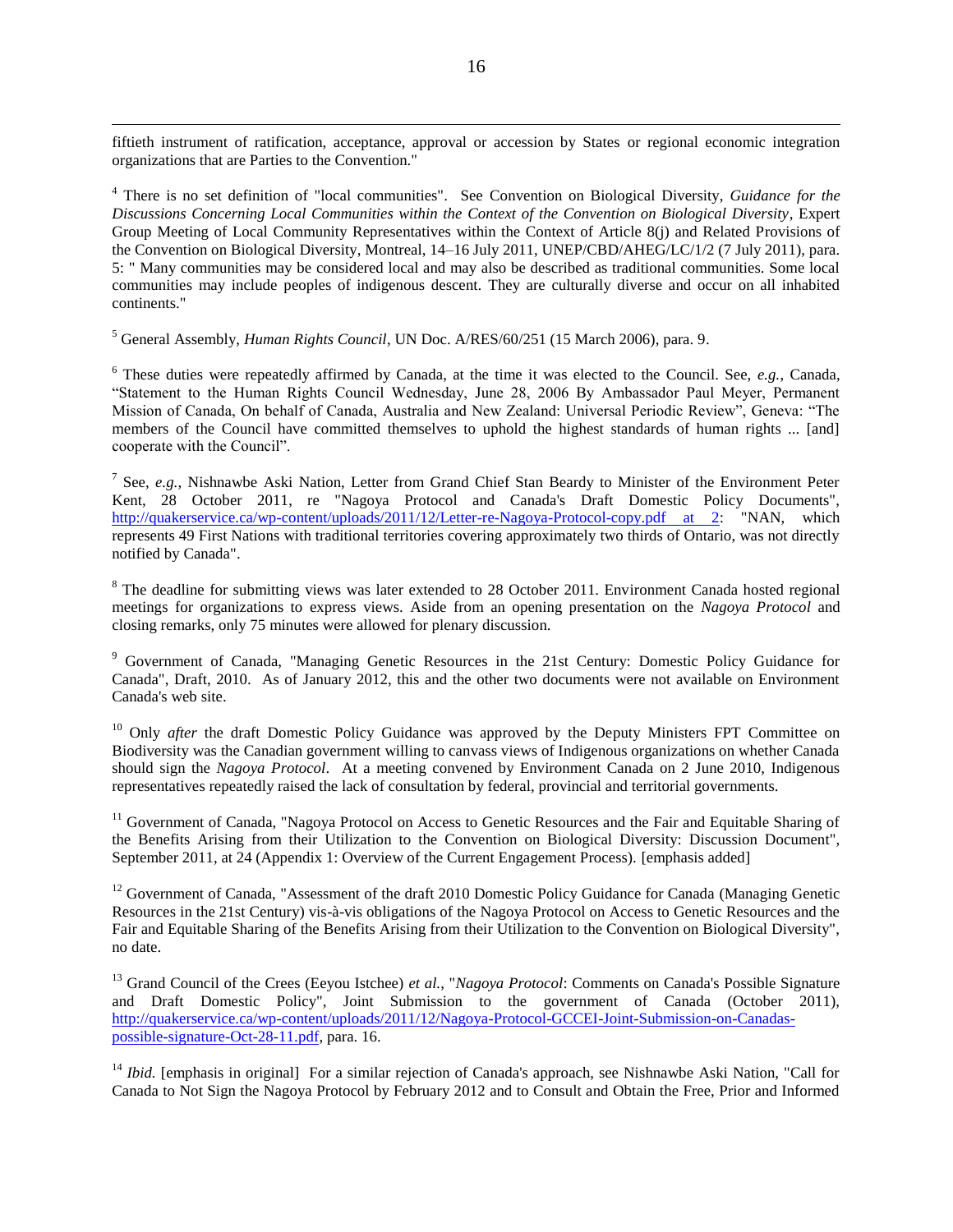Consent of Nishnawbe Aski Nation (NAN) First Nations", Resolution 11/51, 24 November 2011, [http://quakerservice.ca/wp-content/uploads/2011/12/NAN-Call-for-Canada-to-Not-Sign-the-Nagoya-Protocol.pdf.](http://quakerservice.ca/wp-content/uploads/2011/12/NAN-Call-for-Canada-to-Not-Sign-the-Nagoya-Protocol.pdf)

<sup>15</sup> See, *e.g.*, the following Joint Submissions:

 $\overline{a}$ 

Grand Council of the Crees (Eeyou Istchee) *et al.*, "Nagoya Protocol on Access and Benefit Sharing: Substantive and Procedural Injustices relating to Indigenous Peoples" Human Rights", Expert Mechanism on the Rights of Indigenous Peoples, 4th sess., Geneva (July 2011), [http://quakerservice.ca/wp-content/uploads/2011/08/Expert-](http://quakerservice.ca/wp-content/uploads/2011/08/Expert-Mechanism-Study-re-IPs-Rt-to-Participate-Joint-Submission-on-Nagoya-Protocol-FINAL-GCC-et-al-July-6-11.pdf)[Mechanism-Study-re-IPs-Rt-to-Participate-Joint-Submission-on-Nagoya-Protocol-FINAL-GCC-et-al-July-6-11.pdf.](http://quakerservice.ca/wp-content/uploads/2011/08/Expert-Mechanism-Study-re-IPs-Rt-to-Participate-Joint-Submission-on-Nagoya-Protocol-FINAL-GCC-et-al-July-6-11.pdf)

Grand Council of the Crees (Eeyou Istchee) *et al.*, "Draft Protocol: Indigenous Peoples" Objections to the Current Text – A Call for Justice and Solidarity", Joint Statement of Indigenous and civil society organizations, Montreal meeting 18-21 September 2010, in *Ad Hoc* Open-ended Working Group on Access and Benefit-sharing, Ninth meeting (second resumed), Nagoya, Japan, 16 October 2010, UN Doc. UNEP/CBD/WG-ABS/9/INF/22 (22 September 2010)[, http://www.cbd.int/doc/?meeting=ABSWG-09-3RD.](http://www.cbd.int/doc/?meeting=ABSWG-09-3RD)

Grand Council of the Crees (Eeyou Istchee) *et al.*, "Concerns relating to CBD Process, Revised Draft Protocol and Indigenous Peoples" Human Rights", Joint Statement of Indigenous and civil society organizations, Montreal meeting 10-16 July 2010, in *Ad Hoc* Open-ended Working Group on Access and Benefit-sharing, Ninth meeting (second resumed), Nagoya, Japan, 16 October 2010, UN Doc. UNEP/CBD/WG-ABS/9/INF/21 (22 September 2010), [http://www.cbd.int/doc/?meeting=ABSWG-09-3RD.](http://www.cbd.int/doc/?meeting=ABSWG-09-3RD)

Grand Council of the Crees (Eeyou Istchee) *et al.*, "Indigenous Peoples" Right to Participate in Decision-Making: International and Regional Processes", Joint Statement of Indigenous and civil society organizations, Expert Mechanism on the Rights of Indigenous Peoples, 3<sup>nd</sup> sess., Geneva (13 July 2010), [http://quakerservice.ca/wp](http://quakerservice.ca/wp-content/uploads/2012/01/EMRIP-Study-re-IPs-Rt-to-Participate-Joint-Statement.pdf)[content/uploads/2012/01/EMRIP-Study-re-IPs-Rt-to-Participate-Joint-Statement.pdf.](http://quakerservice.ca/wp-content/uploads/2012/01/EMRIP-Study-re-IPs-Rt-to-Participate-Joint-Statement.pdf)

Grand Council of the Crees (Eeyou Istchee) *et al.*, "Impacts of the CBD Revised Draft Protocol on the *UN Declaration on the Rights of Indigenous Peoples*: Human Rights Concerns", Joint Statement by Indigenous and human rights organizations from different regions of the world, Permanent Forum on Indigenous Issues, New York (20 April 2010), [http://quakerservice.ca/wp-content/uploads/2011/05/PFII2010-](http://quakerservice.ca/wp-content/uploads/2011/05/PFII2010-JointStatementonCBDdraftProtocolandUNDeclFINAL-Apr23101.pdf) [JointStatementonCBDdraftProtocolandUNDeclFINAL-Apr23101.pdf.](http://quakerservice.ca/wp-content/uploads/2011/05/PFII2010-JointStatementonCBDdraftProtocolandUNDeclFINAL-Apr23101.pdf)

<sup>16</sup> *Charter of the United Nations*, arts. 55 c and 56. These articles reinforce the purposes of the *UN Charter*, which includes in art. 1(3): "To achieve international cooperation … in promoting and encouraging respect for human rights and for fundamental freedoms for all without distinction as to race, sex, language, or religion."

<sup>17</sup> Article 103 of the *Charter of the United Nations* provides for the paramountcy of the *Charter*, in the event of a conflict relating to State obligations: "In the event of a conflict between the obligations of the Members of the United Nations under the present Charter and their obligations under any other international agreement, their obligations under the present Charter shall prevail." [emphasis added]

*Namibia Case (Legal Consequences for States of the Continued Presence of South Africa in Namibia)* (Advisory Opinion), [1971] I.C.J. Rep. 16, at p. 57: "To establish ... and to enforce, distinctions, exclusions, restrictions and limitations, exclusively based on grounds of race, colour, descent or national or ethnic origin which constitute a denial of fundamental human rights is a flagrant violation of the purposes and principles of the Charter."

<sup>18</sup> *Report of the International Law Commission*, 53<sup>rd</sup> sess. (23 April-1 June and 2 July-10 August 2001) in UN GAOR,  $56<sup>th</sup>$  sess., Supp. No. 10 (A/56/10), at 208, para. (5): "Those peremptory norms that are clearly accepted and recognized include the prohibitions of aggression, genocide, slavery, racial discrimination, crimes against humanity and torture, and the right to self-determination."

<sup>19</sup> *Report of the International Law Commission*, 58th sess. (1 May-9 June and 3 July-11 August 2006) in UN GAOR, 61st sess., Supp. No. 10 (A/61/10), at 423, para. 41: "(*a*) A rule conflicting with a norm of *jus cogens* becomes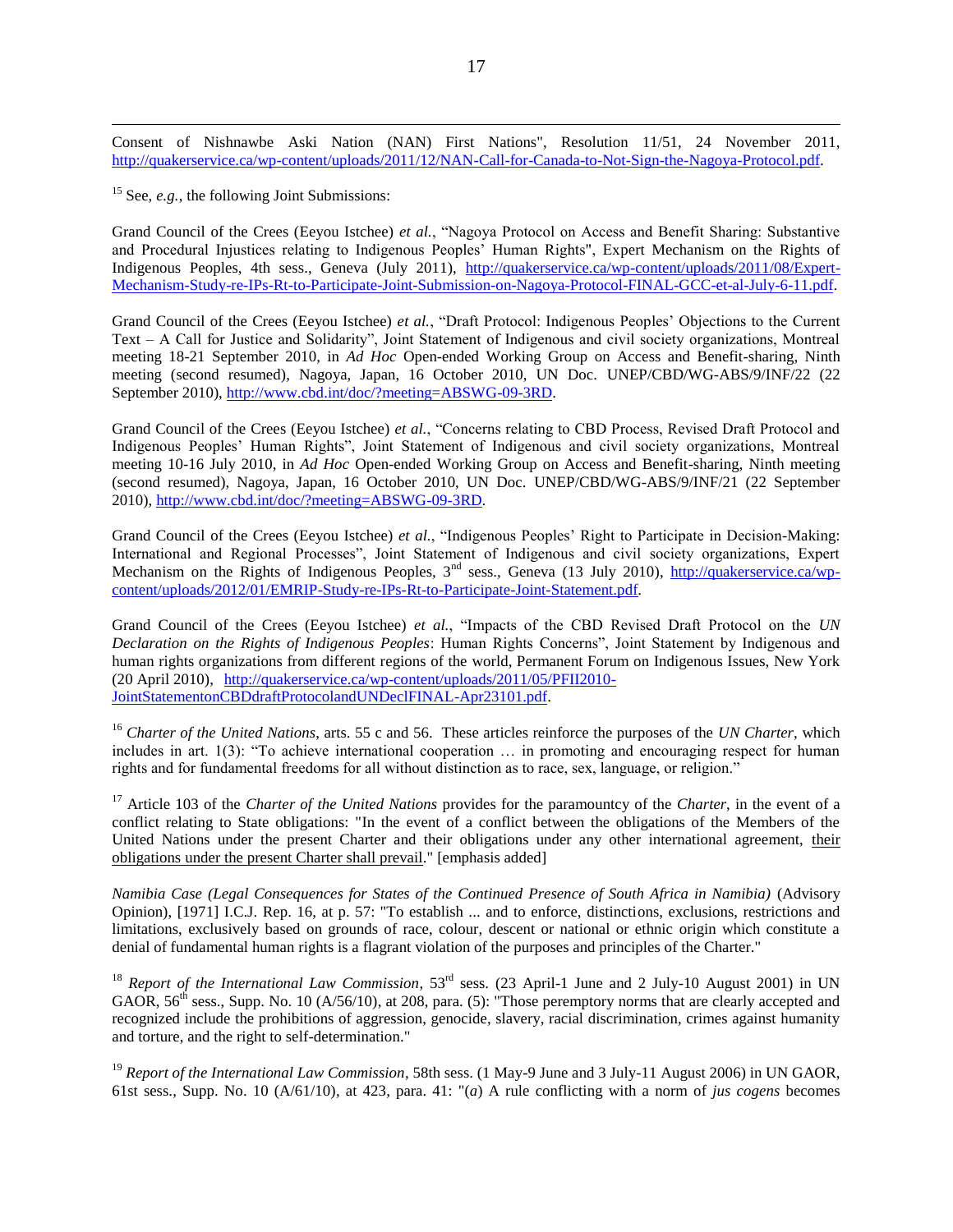thereby *ipso facto* void; (*b*) A rule conflicting with Article 103 of the United Nations Charter becomes inapplicable as a result of such conflict and to the extent of such conflict."

<sup>20</sup> Permanent Forum on Indigenous Issues, *Report on the tenth session (16 – 27 May 2011)*, Economic and Social Council, Official Records, Supplement No. 23, United Nations, New York, E/2011/43-E/C.19/2011/14, para. 26: "Affirmation of the status of indigenous peoples as "peoples" is important in fully respecting and protecting their human rights. Consistent with its 2010 report (E/2010/43-E/C.19/2010/15), the Permanent Forum calls upon the parties to the Convention on Biological Diversity, and especially including the Nagoya Protocol, to adopt the terminology "indigenous peoples and local communities" as an accurate reflection of the distinct identities developed by those entities since the adoption of the Convention almost 20 years ago."

<sup>21</sup> ICERD, art. 1(1): " In this Convention, the term 'racial discrimination' shall mean any distinction, exclusion, restriction or preference based on race, colour, descent, or national or ethnic origin which has the purpose or effect of nullifying or impairing the recognition, enjoyment or exercise, on an equal footing, of human rights and fundamental freedoms in the political, economic, social, cultural or any other field of public life." [emphasis added]

<sup>22</sup> Human Rights Committee, General Comment No. 18, *Non-discrimination*, 37<sup>th</sup> sess., (1989), at para. 7: "... the term "discrimination" as used in the Covenant should be understood to imply any distinction, exclusion, restriction or preference which is based on any ground such as race, colour, sex, language, religion, political or other opinion, national or social origin, property, birth or other status, and which has the purpose or effect of nullifying or impairing the recognition, enjoyment or exercise by all persons, on an equal footing, of all rights and freedoms." [emphasis added]

<sup>23</sup> *Convention on Biological Diversity*, article 1; and *Protocol*, article 1.

 $\overline{a}$ 

<sup>24</sup> Similarly, article 6(2) of the *Protocol* refers solely to situations where Indigenous peoples and local communities have the "established" right to *grant access* to genetic resources: "In accordance with domestic law, each Party shall take measures, as appropriate, with the aim of ensuring that the prior informed consent or approval and involvement of indigenous and local communities is obtained for access to genetic resources where they have the established right to grant access to such resources." [emphasis added]

<sup>25</sup> In Canada, see for example *Rio Tinto Alcan Inc.* v. *Carrier Sekani Tribal Council*, 2010 SCC 43, where the Supreme Court of Canada made the distinction between "established" rights and "unproven" rights. The Court indicated at para. 41 that, in the face of proposed government action, both types of "existing" rights require prior consultation to protect such rights from harm: "The claim or right must be one which actually exists and stands to be affected by the proposed government action. This flows from the fact that the purpose of consultation is to *protect unproven or established rights from irreversible harm* as the settlement negotiations proceed". [emphasis added]

<sup>26</sup> *Haida Nation* v. *British Columbia (Minister of Forests)*, [2004] 3 S.C.R. 511, para. 37: "The law is capable of differentiating between tenuous claims, claims possessing a strong prima facie case, and established claims."

<sup>27</sup> Discrimination (Employment and Occupation) Convention, 1958 (No. 111), International Labour Organization, adopted 25 June 1958 (entered into force 15 June 1960) (ratified by Canada 26 November 1964), article 1:

1. For the purpose of this Convention the term *discrimination* includes--

...

(a) any distinction, exclusion or preference made on the basis of race, colour, sex, religion, political opinion, national extraction or social origin, which has the effect of nullifying or impairing equality of opportunity or treatment in employment or occupation;

3. For the purpose of this Convention the terms *employment* and *occupation* include access to vocational training, access to employment and to particular occupations, and terms and conditions of employment.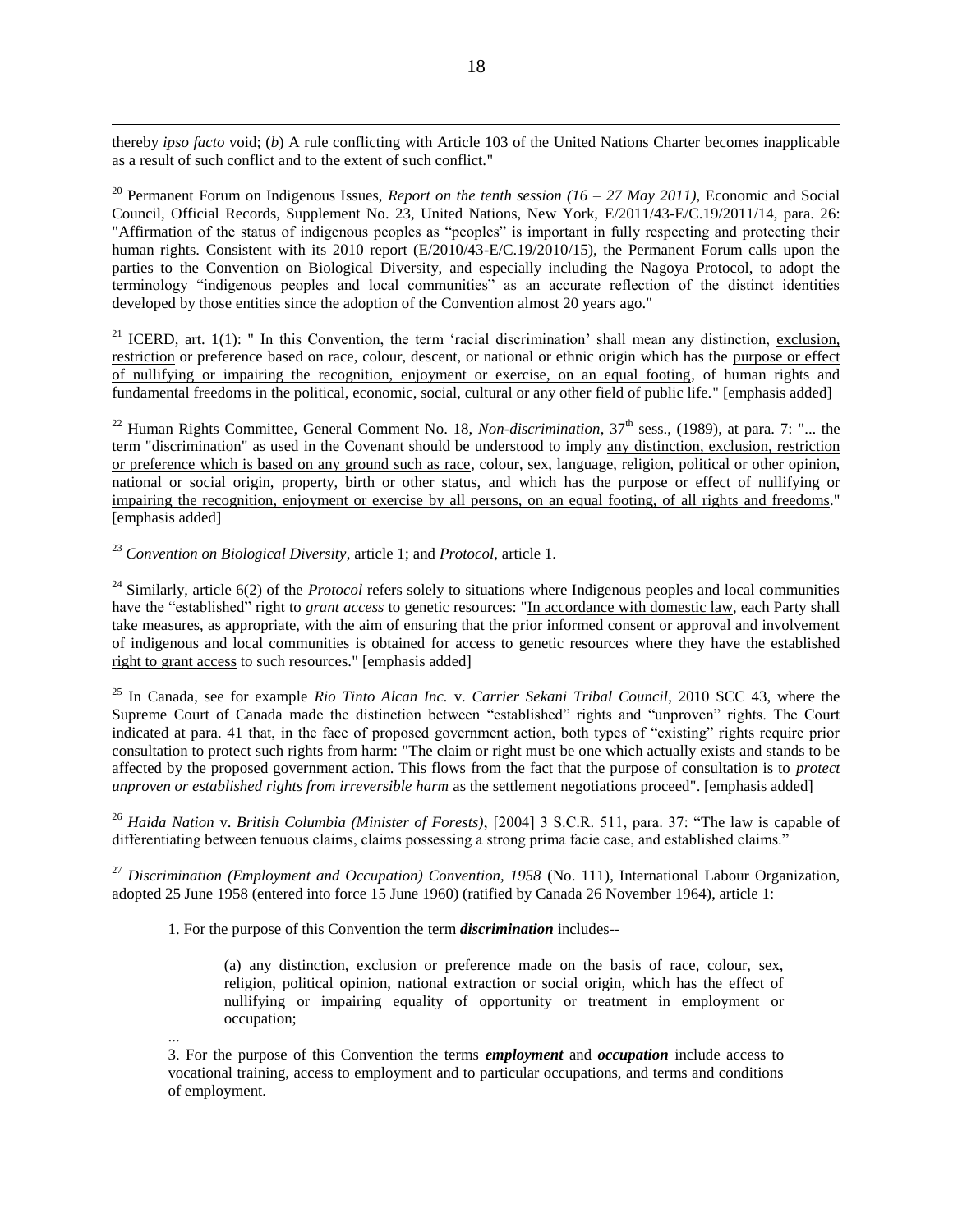And at Article 2: "Each Member for which this Convention is in force undertakes to declare and pursue a national policy designed to promote, by methods appropriate to national conditions and practice, equality of opportunity and treatment in respect of employment and occupation, with a view to eliminating any discrimination in respect thereof." [emphasis added] See also *International Covenant on Economic, Social and Cultural Rights*, art. 6.

<sup>28</sup> *Charter of the United Nations*, arts. 1(3), 2(2), 55 c and 56.

 $\overline{a}$ 

<sup>29</sup> *Convention*, art. 1 (central objective of "fair and equitable benefit sharing) and art. 3: "States have, in accordance with the Charter of the United Nations and the principles of international law, the sovereign right to exploit their own resources".

<sup>30</sup> See, *e.g.*, *International Covenant on Civil and Political Rights*, arts. 1 and 27; *International Covenant on Economic, Social and Cultural Rights*, arts. 1, 2, 6, 11, 12 and 15(1)(a); ICERD, arts. 2(1), 2(2), and 5(d)(v) and (e); UNDRIP, preambular paras. 1, 6-8, 10, 11, 14, 15, 22 and 24 and arts. 1-4, 7, 8, 11-15, 18, 19, 26-34, 37-43 and 46.

Committee on Economic, Social and Cultural Rights, General Comment No. 21, *Right of everyone to take part in cultural life (art. 15, para. 1 (a), of the International Covenant on Economic, Social and Cultural Rights)*, UN Doc. E/C.12/GC/21 (21 December 2009):

States parties should take measures to *guarantee* ... the exercise of th[at] right ... States parties must therefore take measures to recognize and protect the rights of indigenous peoples to own, develop, control and use their communal lands, territories and resources ... (para. 36)

... the obligation to fulfil requires States parties to take appropriate legislative, administrative, judicial, budgetary, promotional and other measures aimed at the full realization of the right enshrined in article 15, paragraph 1 (a), of the Covenant. (para. 48)

... in accordance with the Covenant and other international instruments dealing with human rights and the protection of cultural diversity, ... article 15, paragraph 1 (a) ... of the Covenant ... includes the following core obligations applicable with immediate effect":

To take legislative and any other necessary steps to guarantee non-discrimination and gender equality in the enjoyment of the right of everyone to take part in cultural life ... (para. 55) [emphasis added]

See also Human Rights Council, *Report of the independent expert in the field of cultural rights, Ms. Farida Shaheed, submitted pursuant to resolution 10/23 of the Human Rights Council*, UN Doc. A /HRC/14/36 (22 March 2010), para. 9, where it is indicated that the right to "take part in cultural life" - as affirmed in the *International Covenant on Economic, Social and Cultural Rights* - includes "protecting access to cultural heritage and resources".

Human Rights Council, *Report of the independent expert in the field of cultural rights, Farida Shaheed*, UN Doc. A /HRC/17/38 (21 March 2011), para. 45: "The right of peoples to self-determination protects the right of peoples to freely pursue their cultural development, and dispose of their natural wealth and resources, which has a clear link with cultural heritage."

Committee on Economic, Social and Cultural Rights, General Comment No. 14, *The right to the highest attainable standard of health*, UN Doc. E/C.12/2000/4 (2000), para. 27: "The Committee notes that, in indigenous communities, the health of the individual is often linked to the health of the society as a whole and has a collective dimension. In this respect, the Committee considers that development-related activities that lead to the displacement of indigenous peoples against their will from their traditional territories and environment, denying them their sources of nutrition and breaking their symbiotic relationship with their lands, has a deleterious effect on their health."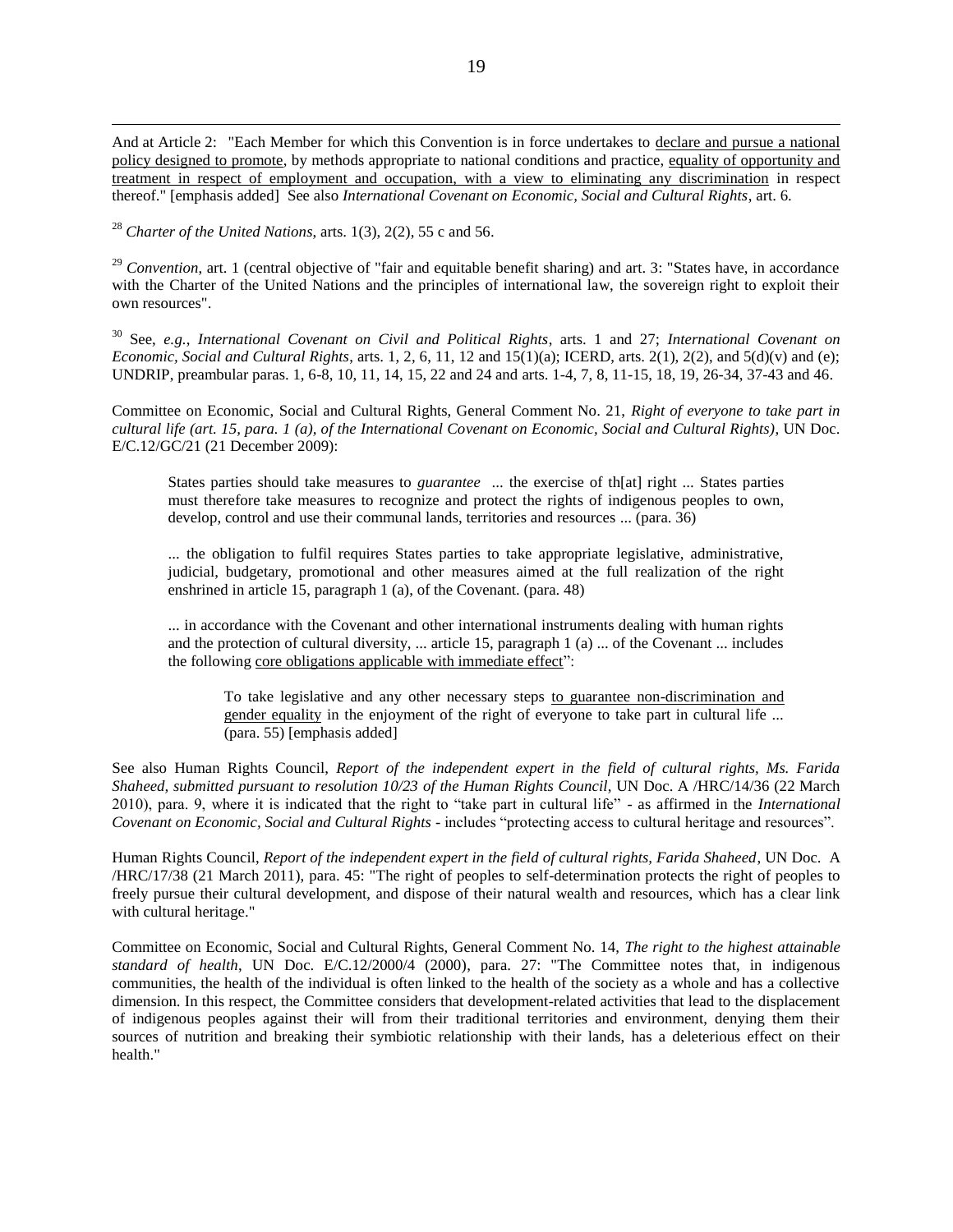<sup>31</sup> Human Rights Committee, *General Comment No. 18, Non-discrimination*, 37<sup>th</sup> sess., (1989), para. 1: "Nondiscrimination, together with equality before the law and equal protection of the law without any discrimination, constitute a basic and general principle relating to the protection of human rights."

 $\overline{a}$ 

See, *e.g.*, *Case of the Saramaka People v. Suriname*, *(Preliminary Objections, Merits, Reparations, and Costs)*, I/A Court H.R. Series C No. 172 (Judgment) 28 November 2007, para. 93, where the Inter-American Court interpreted the Indigenous peoples" right to property under Article 21 of the *American Convention on Human Rights* in a manner consistent with international human rights law: "... by virtue of the right of indigenous peoples to selfdetermination recognized under said Article 1 [of the two international Covenants], they may "freely pursue their economic, social and cultural development", and may "freely dispose of their natural wealth and resources" so as not to be "deprived of [their] own means of subsistence". Pursuant to Article 29(b) of the American Convention, this Court may not interpret the provisions of Article 21 of the American Convention in a manner that restricts its enjoyment and exercise to a lesser degree than what is recognized in said covenants."

<sup>32</sup> Committee on the Elimination of Racial Discrimination, *Concluding observations of the Committee on the Elimination of Racial Discrimination: Guyana*, UN Doc. CERD/C/GUY/CO/14 (4 April 2006), para. 15. [emphasis added]

See also Permanent Forum on Indigenous Issues, *Report on the tenth session*, *supra* note [20,](#page-4-2) para. 27, where discrimination concerns are highlighted: "The Permanent Forum reiterates to the parties to the Convention on Biological Diversity, and especially to the parties to the Nagoya Protocol, the importance of respecting and protecting indigenous peoples" rights to genetic resources consistent with the United Nations Declaration on the Rights of Indigenous Peoples. Consistent with the objective of "fair and equitable" benefit sharing in the Convention and Protocol, all rights based on customary use must be safeguarded and not only "established" rights. The Committee on the Elimination of Racial Discrimination has concluded that such kinds of distinctions would be discriminatory." [emphasis added]

<sup>33</sup> Government of Canada, "Discussion Document", *supra* note [11,](#page-3-1) at 22: "Aboriginal communities in Canada that have completed comprehensive land-claim and self-government agreements which provide them authority to manage their lands would likely have responsibility for establishing mechanisms by which they can grant PIC for access to these genetic resources, and to establish MAT for benefit-sharing." [emphasis added] "PIC" refers to "prior informed consent" and "MAT" refers to "mutually agreed terms".

<sup>34</sup> *Haida Nation* v. *British Columbia (Minister of Forests)*, [2004] 3 S.C.R. 511, para. 27. [emphasis added] At para. 33, the Court added: "To limit reconciliation to the post-proof sphere risks treating reconciliation as a distant legalistic goal, devoid of … "meaningful content" … It also risks unfortunate consequences. When the distant goal of proof is finally reached, the Aboriginal peoples may find their land and resources changed and denuded. This is not reconciliation. Nor is it honourable." [emphasis added]

<sup>35</sup> "Consensus", as understood within the United Nations, refers to acceptance of a proposal where no objection is formally raised.

<sup>36</sup> For example, in regard to restricting Indigenous peoples' genetic resource rights, see text accompanying notes [24](#page-5-1) *et seq. supra*; UNDRIP, see text accompanying notes [41](#page-8-1) to [45](#page-8-2) *infra*; and "free, prior and informed consent", see text accompanying notes [83](#page-13-0) *et seq. infra*.

<sup>37</sup> Human Rights Council, *Final report of the study on indigenous peoples and the right to participate in decisionmaking: Report of the Expert Mechanism on the Rights of Indigenous Peoples*, A/HRC/18/42 (17 August 2011), Annex (Expert Mechanism advice No. 2 (2011)), para. 27. [emphasis added]

<sup>38</sup> See, *e.g.*, UNDRIP, article 31: "1. Indigenous peoples have the right to maintain, control, protect and develop their cultural heritage, traditional knowledge and traditional cultural expressions, as well as the manifestations of their sciences, technologies and cultures, including human and genetic resources, seeds, medicines, knowledge of the properties of fauna and flora, oral traditions ..." 2. In conjunction with indigenous peoples, States shall take effective measures to recognize and protect the exercise of these rights."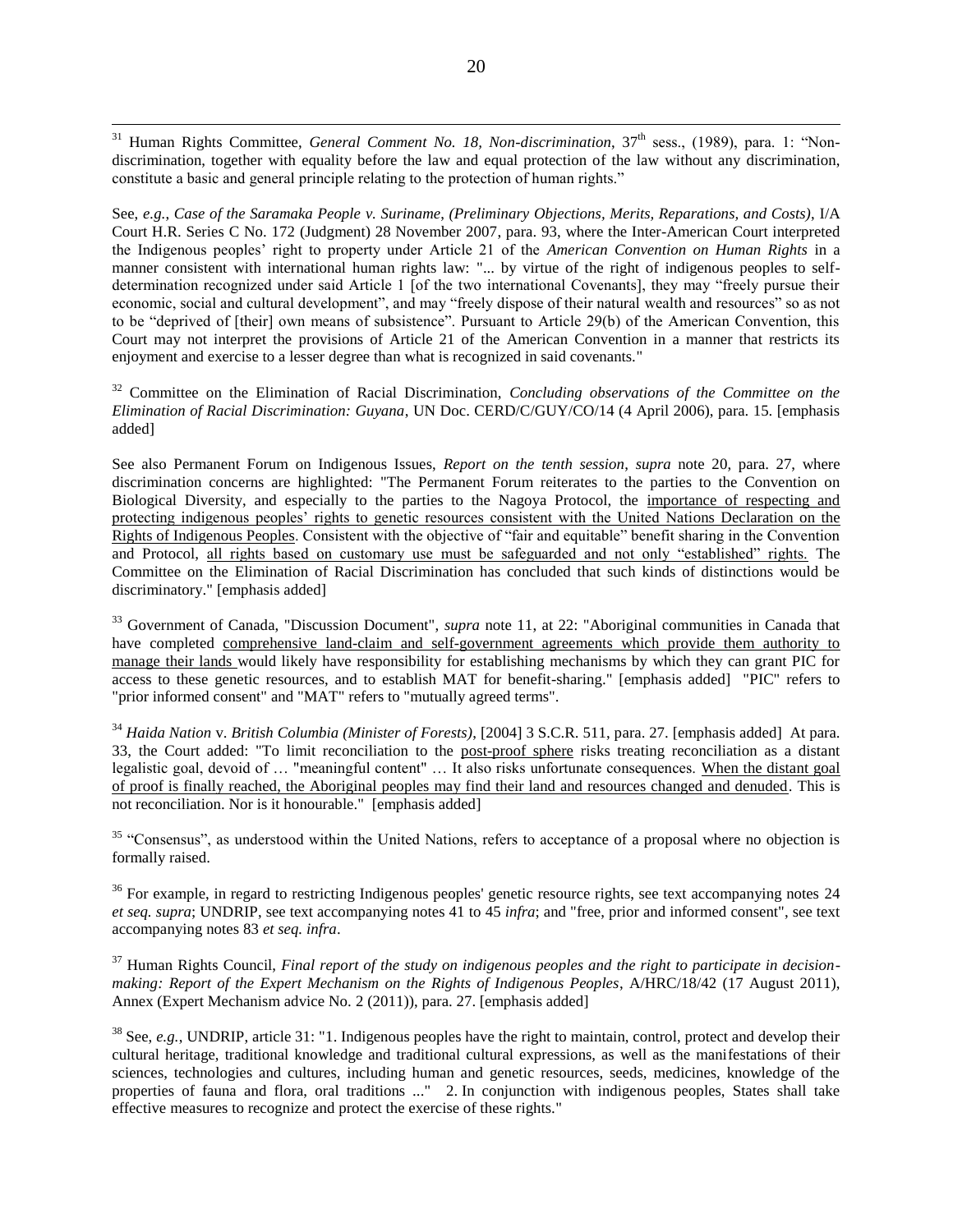<sup>39</sup> General Assembly, *Situation of human rights and fundamental freedoms of indigenous people: Note by the Secretary-General*, Interim report of the Special Rapporteur on the situation of human rights and fundamental freedoms of indigenous people, UN Doc. A/65/264 (9 August 2010), para. 63: "Implementation of the Declaration should be regarded as political, moral and, yes, legal imperative without qualification."

International Law Association, "Rights of Indigenous Peoples", Interim Report, The Hague Conference (2010), [http://www.ila-hq.org/en/committees/index.cfm/cid/1024,](http://www.ila-hq.org/en/committees/index.cfm/cid/1024) para. 5: "UNDRIP is ... a declaration deserving of utmost respect. This is confirmed by the words used in the first preambular paragraph of the Declaration, according to which, in adopting it, the General Assembly was '[g]uided by the purposes and principles of the Charter of the United Nations, and good faith in the *fulfilment of the obligations assumed by States in accordance with the Charter'*; this text clearly implies that respect of the UNDRIP represents an essential prerequisite in order for States to comply with some of the obligations provided for by the UN Charter." [underlining added]

<sup>40</sup> See, *e.g.*, Committee on the Rights of the Child, *Concluding observations: Cameroon*, UN Doc. CRC/C/CMR/CO/2 (29 January 2010), para.83; Committee on the Rights of the Child, *Indigenous children and their rights under the Convention*, General Comment No. 11, UN Doc. CRC/C/GC/11 (30 January 2009), para. 82; Committee on the Elimination of Racial Discrimination, *Concluding observations of the Committee on the Elimination of Racial Discrimination: Guatemala*, UN Doc. CERD/C/GTM/CO/12-13 (19 May 2010), para. 11; Committee on the Elimination of Racial Discrimination, *Concluding observations of the Committee on the Elimination of Racial Discrimination: Japan*, UN Doc. CERD/C/JPN/CO/3-6 (6 April 2010), para. 20; Committee on the Elimination of Racial Discrimination, *Concluding observations of the Committee on the Elimination of Racial Discrimination: Cameroon,* UN Doc. CERD/C/CMR/CO/15-18 (30 March 2010)**,** para. 15; Committee on the Elimination of Racial Discrimination (Chairperson), Letter to Lao People"s Democratic Republic, 12 March 2010 (Early warning and urgent action procedure) at 1; Committee on the Elimination of Racial Discrimination, *Concluding observations of the Committee on the Elimination of Racial Discrimination: Peru*, UN Doc. CERD/C/PER/CO/14-17 (3 September 2009), para. 11; Committee on the Elimination of Racial Discrimination, *Concluding observations of the Committee on the Elimination of Racial Discrimination: Suriname*, UN Doc. CERD/C/SUR/CO/12 (13 March 2009), para. 17; Committee on Economic, Social and Cultural Rights, *Concluding observations of the Committee on Economic, Social and Cultural Rights: Brazil*, UN Doc. E/C.12/BRA/CO/2 (12 June 2009), para. 9; Committee on Economic, Social and Cultural Rights, *Concluding observations of the Committee on Economic, Social and Cultural Rights: Nicaragua*, UN Doc. E/C.12/NIC/CO/4 (28 November 2008), para. 35; and Committee on the Elimination of All Forms of Discrimination against Women, *Concluding observations of the Committee on the Elimination of Discrimination against Women: Australia*, UN Doc. CEDAW/C/AUS/CO/7 (30 July 2010), para. 12.

<sup>41</sup> Convention on Biological Diversity, *Report of the Ad Hoc Open-Ended Working Group on Access and Benefit-Sharing on the Work of its Fifth Meeting*, UNEP/CBD/WG-ABS/5/8 (15 October 2007), para. 83: "The representative of Canada requested that it be reflected in the report that his delegation objected to the use of the United Nations Declaration on the Rights of Indigenous Peoples as an international standard. The Declaration was not a legally binding instrument, had no legal effect in Canada, and its provisions did not represent customary international law. ... Canada also believed that the issues of intellectual property and traditional knowledge fell within the mandate of WIPO."

See Human Rights Council, *Report of the Special Rapporteur on the situation of human rights and fundamental freedoms of indigenous people, James Anaya: Addendum: Cases examined by the Special Rapporteur (June 2009 – July 2010)*, UN Doc. A/HRC/15/37/Add.1 (15 September 2010), para. 112, where it is concluded that Canada's position that UNDRIP does not include any customary international law is "manifestly untenable".

 $42$  At an earlier meeting in Cali, Colombia in March 2010, Indigenous peoples had originally proposed: "Noting the significance of the United Nations Declaration on the Rights of Indigenous Peoples in this Protocol". At that time, the Canadian government confirmed to representatives of Indigenous organizations that it would not object to this wording.

 $\overline{a}$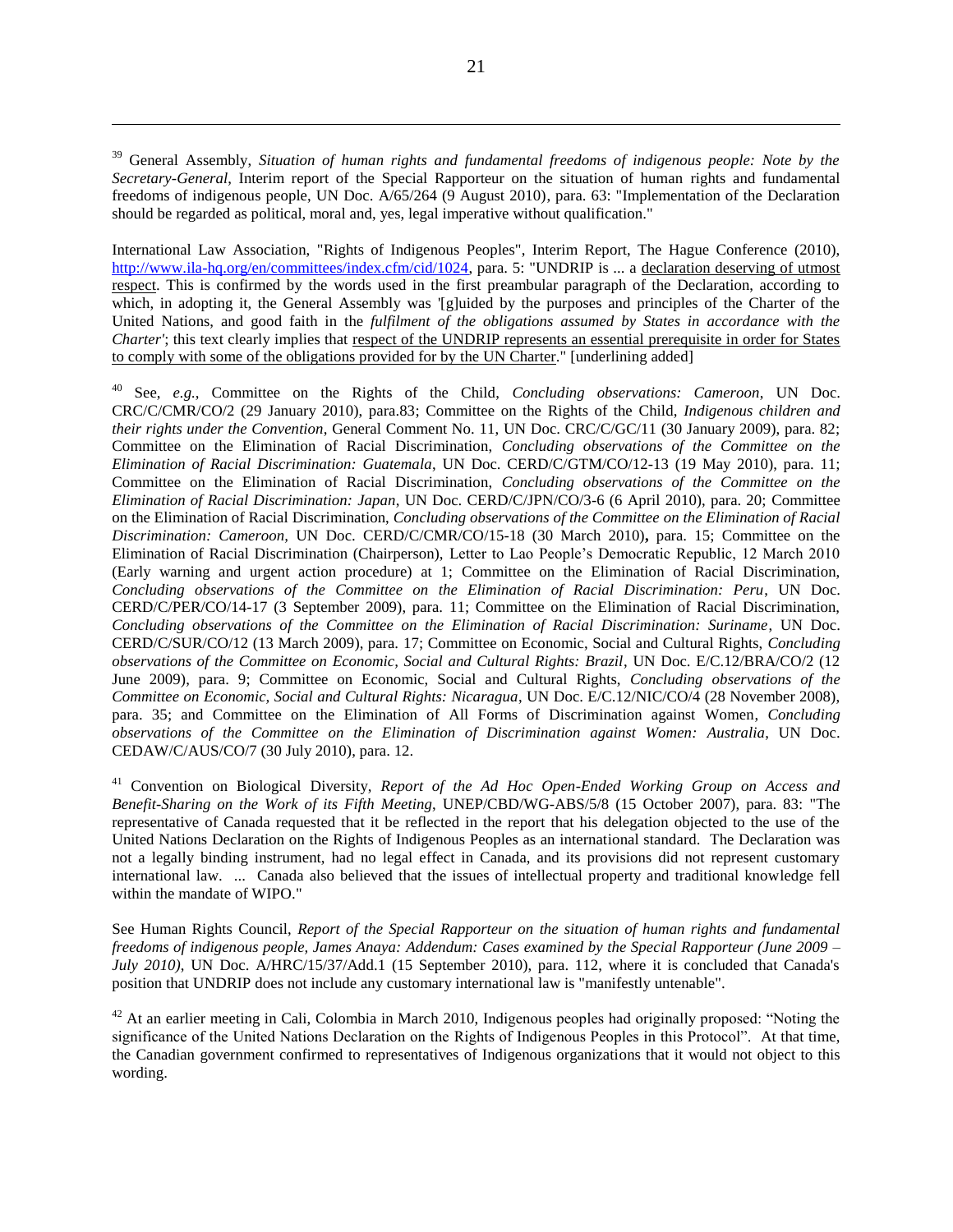<sup>43</sup> Human Rights Council, *Final report of the study on indigenous peoples and the right to participate in decisionmaking: Report of the Expert Mechanism on the Rights of Indigenous Peoples*, *supra* note [37,](#page-7-1) Annex (Expert Mechanism advice No. 2 (2011)), para. 26: "Reform of international and regional processes involving indigenous peoples should be a major priority and concern. In particular, multilateral environmental processes and forums should ensure full respect for the rights of indigenous peoples and their effective participation including, for example, in relation to the negotiation of the Nagoya Protocol." [emphasis added]

Grand Council of the Crees (Eeyou Istchee) *et al.*, "Implementation of the *UN Declaration on the Rights of Indigenous Peoples*: Positive Initiatives and Serious Concerns", Expert Mechanism on the Rights of Indigenous Peoples,  $2<sup>nd</sup>$  sess., Geneva (joint global statement by Indigenous and human rights organizations delivered 12 August 2009), para. 36: "During its three-year term [on the Human Rights Council], Canada pursued the lowest standards of any Council member within the Western European group of States."

<sup>44</sup> See, *e.g.*, Ed John, Matthew Coon Come *et al.*, "UN Security Council – Did Canada Merit a Seat?", *Windspeaker*, Vol. 28, Issue 9, December 2010 at 12, [http://www.ammsa.com/publications/windspeaker/un-security](http://www.ammsa.com/publications/windspeaker/un-security-council%E2%80%94did-canada-merit-seat)[council%E2%80%94did-canada-merit-seat:](http://www.ammsa.com/publications/windspeaker/un-security-council%E2%80%94did-canada-merit-seat) "The Canadian government continues to opt for an ideological course that betrays core Canadian principles and values. This is especially evident in relation to the human rights of those most disadvantaged – the 370 million Indigenous people in over 70 countries. ... Canada"s actions serve to undermine the international human rights system and the rule of law".

Paul Joffe, "*UN Declaration on the Rights of Indigenous Peoples*: Canadian Government Positions Incompatible with Genuine Reconciliation", (2010) 26 N.J.C.L. 121, online: [http://www.cfsc.quaker.ca/pages/un.html:](http://www.cfsc.quaker.ca/pages/un.html) "[The Canadian government] has … violated repeatedly the rule of law in Canada and internationally; misled Parliament and the Canadian public; and undermined the human rights of Indigenous peoples. Such conduct fails to uphold the honour of the Crown and is inconsistent with the constitutional objective of reconciliation with Indigenous peoples."

<sup>45</sup> Annex to General Assembly Decision 55/488 of 7 September 2001 provides: "The General Assembly ... reiterates that the terms 'takes note of' and 'notes' are neutral terms that constitute neither approval nor disapproval."

<sup>46</sup> UNDRIP, art. 38: "States in consultation and cooperation with indigenous peoples, shall take the appropriate measures, including legislative measures, to achieve the ends of this Declaration." Art. 42: "... States shall promote respect for and full application of the provisions of this Declaration and follow up the effectiveness of this Declaration.'

<sup>47</sup> Canada (Governor General), *A Stronger Canada. A Stronger Economy. Now and for the Future*. Speech from the Throne, 3 March 2010 at 19: "Our Government will take steps to endorse this aspirational document in a manner fully consistent with Canada's Constitution and laws."

<sup>48</sup> Committee on the Elimination of Racial Discrimination, *Concluding observations of the Committee on the Elimination of Racial Discrimination: Canada,* UN Doc. CERD/C/CAN/CO/18 (25 May 2007), para. 27.

<sup>49</sup> Amnesty International (Canada), "Canada and the International Protection of Human Rights: *An Erosion of*  Leadership?, An Update to Amnesty International's Human Rights Agenda for Canada", December 2007, [http://www.amnesty.ca/themes/resources/hr\\_agenda\\_update\\_2007.pdf](http://www.amnesty.ca/themes/resources/hr_agenda_update_2007.pdf) at 7. [emphasis added]

 $50$ This meeting was the 14<sup>th</sup> Conference of Parties of the United Nations Framework Convention on Climate Change (UNFCCC), opened for signature 4 June 1992, S. Treaty Doc. 102-38 (1992), 31 I.L.M. 849 (1992) (entered into force 21 March 1994).

<sup>51</sup> Victoria Tauli-Corpuz (Executive Director, TEBTEBBA and then Chair, UN Permanent Forum on Indigenous Issues), "International Human Rights Day 2008: A Sad Day for Indigenous Peoples", Press Statement (10 December 2008). The references to Indigenous peoples and the *Declaration* were removed from United Nations Framework Convention on Climate Change (Subsidiary Body for Scientific and Technological Advice (SBSTA)), "Reducing emissions from deforestation in developing countries: approaches to stimulate action: Draft conclusions proposed by

 $\overline{a}$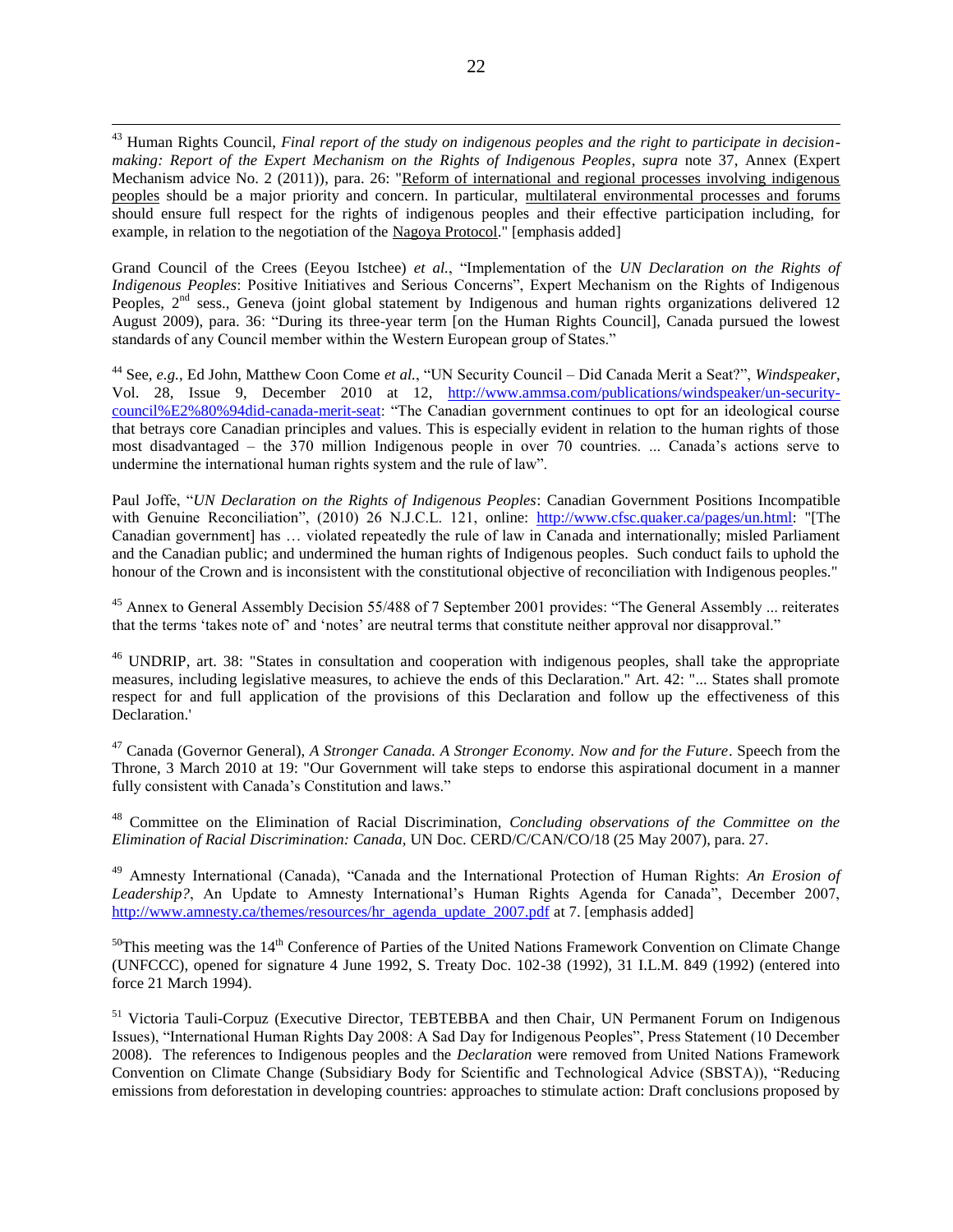$\overline{a}$ the Chair", FCCC/SBSTA/2008/L.23 (10 December 2008), online: FCCC [<http://unfccc.int/resource/docs/2008/sbsta/eng/l23.pdf>](http://unfccc.int/resource/docs/2008/sbsta/eng/l23.pdf).

<sup>52</sup> Bill Curry and Martin Mittelstaedt, "Ottawa"s stand at talks hurting native rights, chiefs say", *Globe and Mail* (12 December 2008) A10. Contrary to the Environment Minister's claims, Indigenous rights affirmed in UNDRIP that are likely to be impacted by climate change include, *inter alia*: self-determination; treaty rights; lands, territories and resources; subsistence; health; culture; environment; development; peace and security.

See also Human Rights Council, *Report of the Office of the United Nations High Commissioner for Human Rights on the relationship between climate change and human rights*, UN Doc. A/HRC/10/61 (15 January 2009) at para. 53: "The United Nations Declaration on the Rights of Indigenous Peoples sets out several rights and principles of relevance to threats posed by climate change."

<sup>53</sup> See documents cited *supra* in notes [9,](#page-3-2) [11](#page-3-1) and [12.](#page-3-3)

<sup>54</sup> In regard to interpreting the *Convention* and *Protocol*, see for example the following:

The provisions of this Convention shall not affect the rights and obligations of any Contracting Party deriving from any existing international agreement, except where the exercise of those rights and obligations would cause a serious damage or threat to biological diversity. (*Convention*, art. 22(1))

The provisions of this Protocol shall not affect the rights and obligations of any Party deriving from any existing international agreement, except where the exercise of those rights and obligations would cause a serious damage or threat to biological diversity. (*Protocol*, art. 4(1))

<sup>55</sup> *Convention*, art. 1; *Nagoya Protocol*, art. 1. See also *Protocol*, preamble: "*Affirming* that nothing in this Protocol shall be construed as diminishing or extinguishing the existing rights of indigenous and local communities".

<sup>56</sup> Committee on the Elimination of Racial Discrimination, *General Recommendation XXIII (51) concerning Indigenous Peoples*, UN Doc. CERD/C/51/Misc.13/Rev.4 (18 August 1997):

The Committee is conscious of the fact that in many regions of the world indigenous peoples have been, and are still being, discriminated against, deprived of their human rights and fundamental freedoms and in particular that they have lost their land and resources to colonists, commercial companies and State enterprises. (para. 3) [emphasis added]

5. The Committee especially calls upon States parties to recognise and protect the rights of indigenous peoples to own, develop, control and use their communal lands, territories and resources ... (para. 5)

<sup>57</sup> In relation to Indigenous peoples, UN treaty-monitoring bodies have consistently applied the right of selfdetermination in identical article 1 of the two international human rights Covenants. See, *e.g.*, Human Rights Committee, *Concluding observations of the Human Rights Committee: Canada*, UN Doc. CCPR/C/79/Add.105 (7 April 1999), para. 8; Human Rights Committee, *Concluding observations of the Human Rights Committee: Canada*, UN Doc. CCPR/C/CAN/CO/5 (20 April 2006) at paras. 8 and 9; Human Rights Committee, *Concluding observations of the Human Rights Committee: Panama*, UN Doc. CCPR/C/PAN/CO/3 (17 April 2008) at para. 21; Human Rights Committee, *Concluding observations of the Human Rights Committee: Norway*, UN Doc. CCPR/C/79/Add.112 (5 November 1999) at para. 17; Human Rights Committee, *Concluding observations of the Human Rights Committee: Brazil*, UN Doc. CCPR/C/BRA/CO/2 (1 December 2005), para. 6; Human Rights Committee, *Concluding observations of the Human Rights Committee: United States of America*, UN Doc. CCPR/C/USA/Q/3 (18 December 2006), para. 37; Committee on Economic, Social and Cultural Rights, *Concluding observations of the Committee on Economic, Social and Cultural Rights: Morocco*, UN Doc. E/C.12/MAR/CO/3 (4 September 2006) at para. 35; Committee on Economic, Social and Cultural Rights, *Concluding observations of the*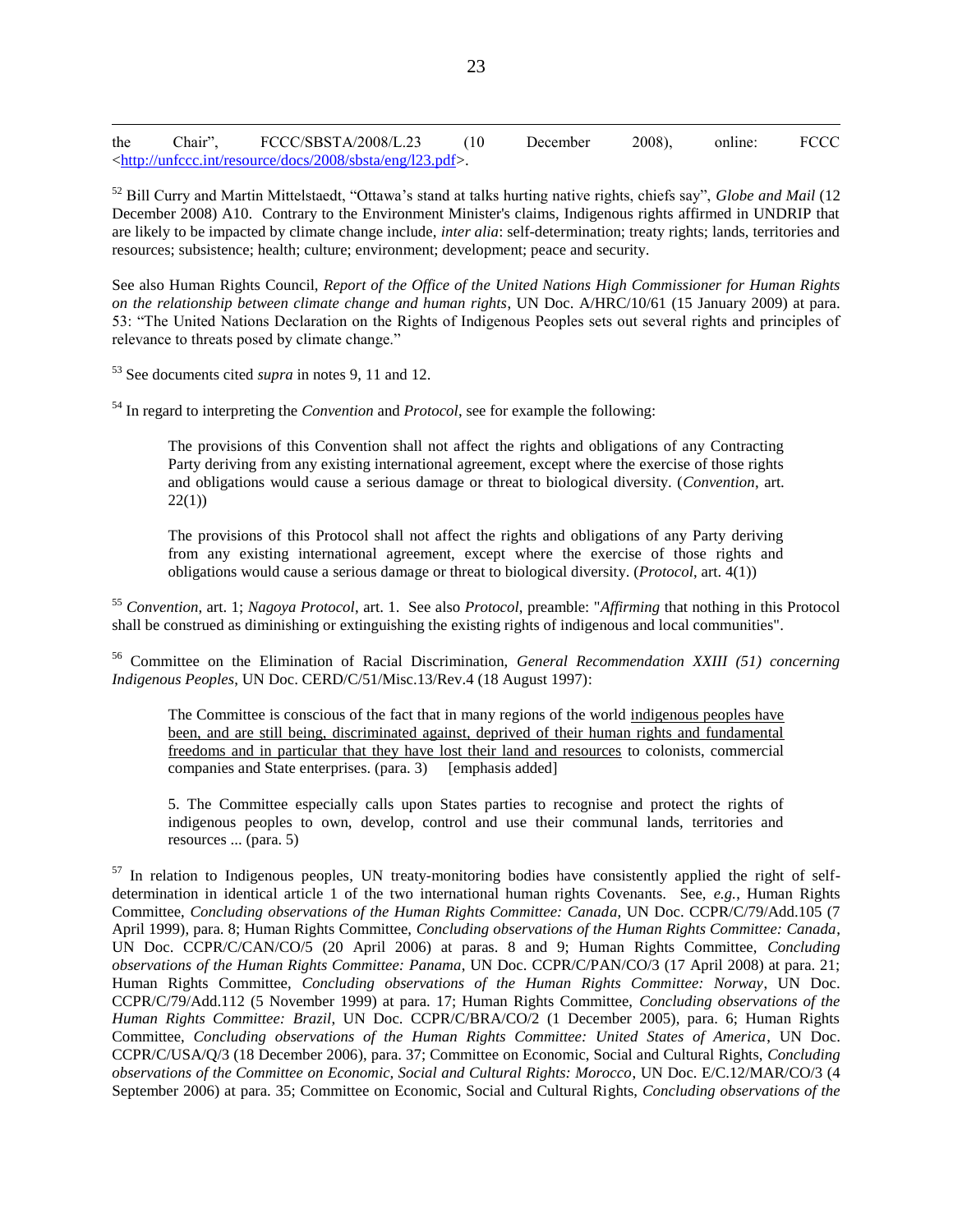*Committee on Economic, Social and Cultural Rights: Russian Federation*, UN Doc. E/C.12/1/Add.94 (12 December 2003) at para. 11.

 $\overline{a}$ 

Human Rights Council, *Report of the Special Rapporteur on the situation of human rights and fundamental freedoms of indigenous people, James Anaya*, UN Doc. A/HRC/12/34 (15 July 2009), para. 41: "The right of selfdetermination is a foundational right, without which indigenous peoples" human rights, both collective and individual, cannot be fully enjoyed."

<sup>58</sup> Especially in lawsuits or negotiations that mainly involve Indigenous peoples and a provincial or territorial government, the Canadian government should be taking positions that support the full enjoyment of Aboriginal and treaty rights under Canada"s Constitution. Instead, the government generally crafts arguments that would minimize such rights and give greater control to the province or territory concerned.

<sup>59</sup> For a recent example, see *Tsilhqot'in Nation* v. *British Columbia*, [2008] 1 C.N.L.R. 112 (B.C. Supreme Court) at para. 1376, where Vickers J. concludes: "What is clear to me is that the impoverished view of Aboriginal title advanced by Canada and British Columbia, characterized by the plaintiff as a 'postage stamp' approach to title, cannot be allowed to pervade and inhibit genuine negotiations."

<sup>60</sup> In its Agenda and Framework for the programme of work, the UN Human Rights Council has permanently included the "rights of peoples" under Item 3 "Promotion and protection of all human rights …": see Human Rights Council, *Institution-building of the United Nations Human Rights Council*, Res. 5/1, 18 June 2007, Annex (adopted without vote and subsequently approved in December 2007 by General Assembly).

Canada's position contradicts its own national human rights institution. See Canadian Human Rights Commission, "Still A Matter of Rights", A Special Report of the Canadian Human Rights Commission on the Repeal of Section 67 of the Canadian Human Rights Act, January 2008, [http://www.chrc](http://www.chrc-ccdp.ca/pdf/report_still_matter_of_rights_en.pdf)[ccdp.ca/pdf/report\\_still\\_matter\\_of\\_rights\\_en.pdf](http://www.chrc-ccdp.ca/pdf/report_still_matter_of_rights_en.pdf) at 8: "... human rights have a dual nature. Both collective and individual human rights must be protected; both types of rights are important to human freedom and dignity. They are not opposites, nor is there an unresolvable conflict between them. The challenge is to find an appropriate way to ensure respect for both types of rights without diminishing either."

 $<sup>61</sup>$  In its list of "universal human rights instruments" in international law, the Office of the UN High Commissioner</sup> for Human Rights includes UNDRIP: see [http://www2.ohchr.org/english/law/.](http://www2.ohchr.org/english/law/)

<sup>62</sup> See, *e.g.*, Human Rights Council, *Report of the independent expert in the field of cultural rights, Ms. Farida Shaheed, submitted pursuant to resolution 10/23 of the Human Rights Council*, UN Doc. A /HRC/14/36 (22 March 2010), para. 10: "... the existence of collective cultural rights is a reality in international human rights law today, in particular in the United Nations Declaration on the Rights of Indigenous Peoples. In addition, the Committee on Economic, Social and Cultural Rights ... [has] underlined that cultural rights may be exercised alone, or in association with others or as a community."

*Mary and Carrie Dann v. United States*, I/A Comm. H.R., Case Nº 11.140, Report No. 75/02 (27 December 2002), para. 124: "... the Commission considers that this broader corpus of international law includes the developing norms and principles governing the human rights of indigenous peoples ... encompass[ing] distinct human rights considerations relating to the ownership, use and occupation by indigenous communities of their traditional lands. Considerations of this nature in turn controvert the State"s contention that the Danns" complaint concerns only land title and land use disputes and does not implicate issues of human rights." [emphasis added]

<sup>63</sup> Committee on the Elimination of Racial Discrimination, General Recommendation 32, *The meaning and scope of special measures in the International Convention on the Elimination of Racial Discrimination* (August 2009), at para. 26: "The notion of inadmissible "separate rights" must be distinguished from rights accepted and recognised by the international community to secure the existence and identity of groups such as minorities, indigenous peoples and other categories of person whose rights are similarly accepted and recognised within the framework of universal human rights." [emphasis added]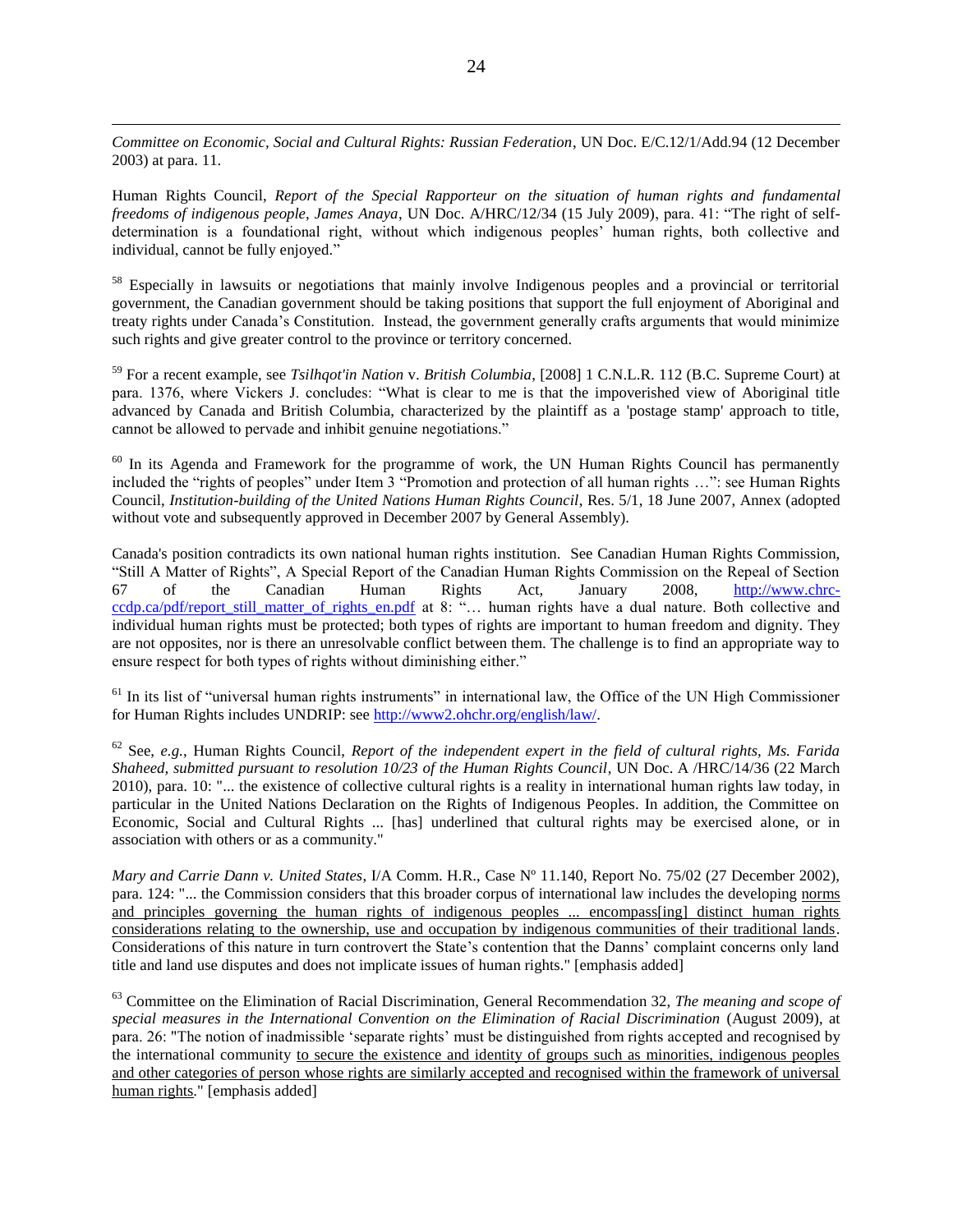*Case of Sawhoyamaxa v. Paraguay*, Inter-Am. Ct. H.R. Ser. C.No. 146 (Judgment) Mar. 29, 2006, para. 120: "… this Court considers that indigenous communities might have a collective understanding of the concepts of property and possession, in the sense that ownership of the land "is not centered on an individual but rather on the group and its community." This notion of ownership and possession of land … deserves equal protection under Article 21 of the American Convention [on Human Rights]." [emphasis added]

 $\overline{a}$ 

<sup>64</sup> *Corbiere* v. *Canada (Minister of Indian and Northern Affairs)*, [1999] 2 S.C.R. 203, para. 94, *per* L"Heureux-Dubé, cited with approval by the Supreme Court in *Alberta (Aboriginal Affairs and Northern Development)* v. *Cunningham*, 2011 SCC 37, para. 87: "Taking into account, recognizing, and affirming differences between groups in a manner that respects and values their dignity and difference are not only legitimate, but necessary considerations in ensuring that substantive equality is present in Canadian society."

UNDRIP,  $2<sup>nd</sup>$  preambular para.: "... indigenous peoples are equal to all other peoples, while recognizing the right of all peoples to be different, to consider themselves different, and to be respected as such".

<sup>65</sup> See also *Media Rights Agenda and Constitutional Rights Project v. Nigeria*, African Commission on Human and Peoples" Rights, Communications 105/93, 128/94, 130/94, 152/96, Twelfth Activity Report, 1998-1999, Annex V, 52 at 58, para. 66: "To allow national law to have precedent over the international law of the [African] Charter would defeat the purpose of the rights and freedoms enshrined in the Charter. International human rights standards must always prevail over contradictory national law."

<sup>66</sup> UNDRIP, preambular para. 7: "*Recognizing* the urgent need to respect and promote the inherent rights of indigenous peoples which derive from their political, economic and social structures and from their cultures, spiritual traditions, histories and philosophies, especially their rights to their lands, territories and resources".

Human Rights Committee, *Concluding observations of the Human Rights Committee: Canada*, UN Doc. CCPR/C/CAN/CO/5 (27-28 October 2005), para. 8: "The State party should re-examine its policy and practices to ensure they do not result in extinguishment of inherent aboriginal rights."

<sup>67</sup> *Calder* v. *A.G. British Columbia*, [1973] S.C.R. 313 (Supreme Court of Canada) at 390, per Hall J.: "The aboriginal Indian title does not depend on treaty, executive order or legislative enactment." United States, *Initial reports of States parties due in 1993: United States of America*, UN Doc. CCPR/C/81/Add.4 (24 August 1994) (State Party Report), para. 62: "Aboriginal Indian interest in land derives from the fact that the various tribes occupied and exercised sovereignty over lands at the time of occupation by white people. This interest does not depend upon formal recognition of the aboriginal title".

See also Permanent Forum on Indigenous Issues (Secretariat), "Presentation by Mattias Åhrén", International Expert Group Meeting, Indigenous Peoples and Forests, UN Doc. PFII/2011/EGM, New York, 12 - 14 January 2011 paras. 4.2 and 4.3, where it is described that, in the Norwegian cases of *Selbu*, Rt. 2001 side 769 and *Svartskogen*, Rt. 2001 side 1229, the Supreme Court has most recently confirmed that Saami property rights to land follows from traditional use and are not contingent upon formal recognition in national legislation. Similarly, the Swedish Supreme Court has determined in *Taxed Lapp Mountain Case*, NJA 1981 s 1, that the right to pursue reindeer husbandry follows from use since time immemorial and is not contingent on formal recognition in law.

<sup>68</sup> *International Covenant on Economic, Social and Cultural Rights*, article 2(2).

<sup>69</sup> Committee on Economic, Social and Cultural Rights, General Comment 3, *The nature of State parties obligations*, UN Doc. E/C.12/1990/8 (1990), para. 1.

 $70$  The phrase "subject to national legislation" is used, for example, in relation to "access to genetic resources" in article 15(1): "Recognizing the sovereign rights of States over their natural resources, the authority to determine access to genetic resources rests with the national governments and is subject to national legislation." Article 15(2) requires States to adopt national legislation in a positive direction: "Each Contracting Party shall endeavour ... not to impose restrictions that run counter to the objectives of this Convention."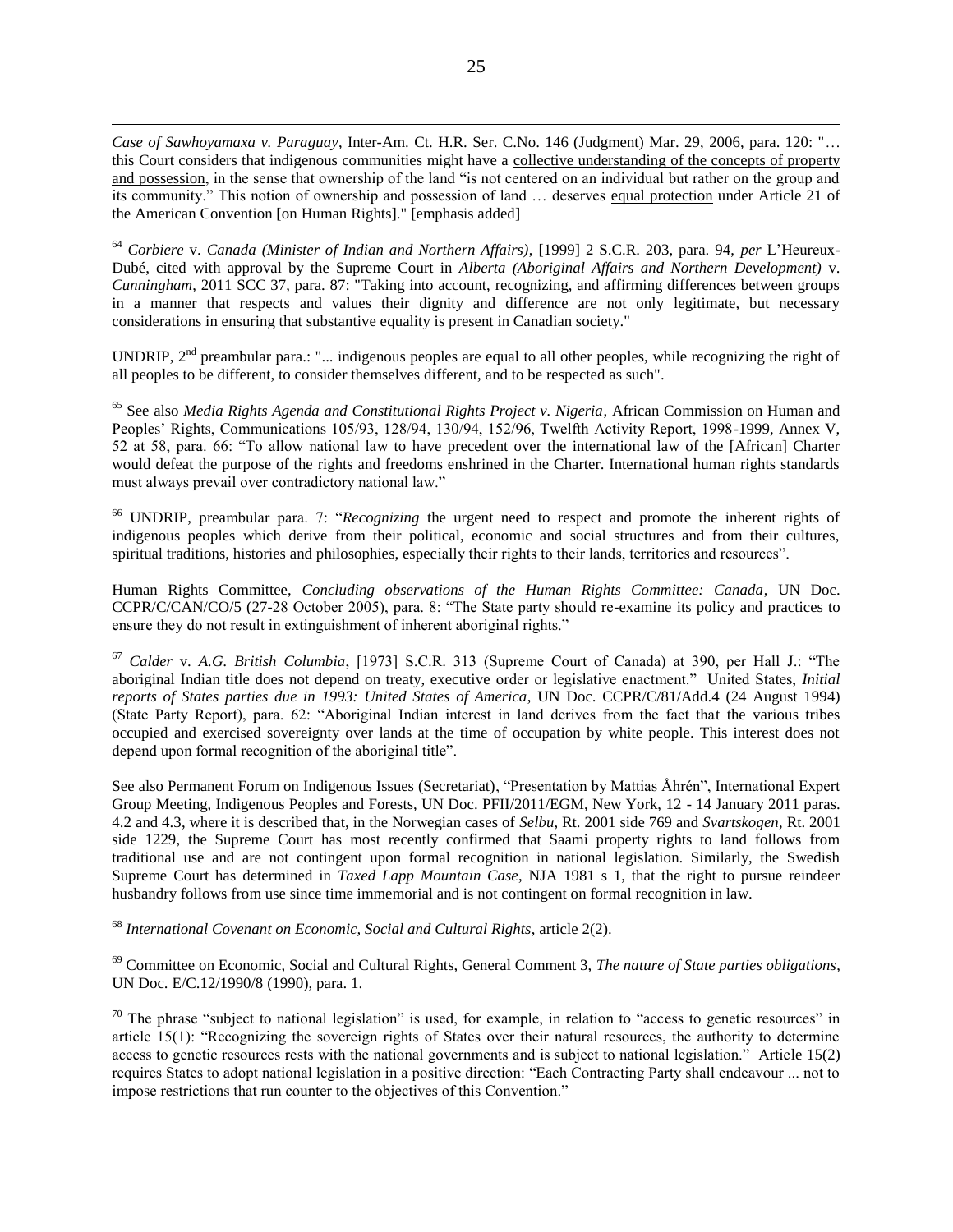Convention on Biological Diversity (Ad Hoc Working Group on Access and Benefit-sharing), *Report of the Meeting of the Group of Technical and Legal Experts on Traditional Knowledge associated with Genetic Resources in the Context of the International Regime on Access and Benefit-Sharing*, UN Doc. UNEP/CBD/WG-ABS/8/2 (15 July 2009), Annex (Outcome of the Meeting of the Group of Technical and Legal Experts on Traditional Knowledge associated with Genetic Resources in the Context of the International Regime on Access and Benefit-Sharing), at para. 18: "Article 8(j) as a stand alone provision protects all traditional knowledge of indigenous and local communities, within the mandate of the Convention on Biological Diversity, including traditional knowledge associated with genetic resources. Furthermore associated traditional knowledge does not necessarily have to be associated with genetic resources, as it can also include the use of traditional knowledge associated with biological resources."

<sup>72</sup> Convention on Biological Diversity, *Traditional knowledge and Biological Diversity: Note by the Executive Secretary*, UN Doc. UNEP/CBD/TKBD/1/2 (18 October 1997), para. 76: "Article 10(c) provides for the protection and encouragement of customary uses of biological resources in accordance with traditional cultural practices and thus forms a critical link with Article 8 ..." This background document was prepared by the Executive Secretary of the Convention on Biological Diversity, at the request of COP, in Decision III/14, para. 10.

<sup>73</sup> See documents cited *supra* in notes [9,](#page-3-2) [11](#page-3-1) and [12.](#page-3-3)

<sup>74</sup> Government of Canada, "Comparison Chart", *supra* note [12,](#page-3-3) at 5.

<sup>75</sup> *Protocol*, art. 12(1): "In implementing their obligations under this Protocol, *Parties shall in accordance with domestic law take into consideration* indigenous and local communities' customary laws, community protocols and procedures, as applicable, with respect to traditional knowledge associated with genetic resources." [emphasis added]

 $76$  It is assumed that free, prior and informed consent (FPIC) and prior informed consent (PIC) are synonymous, since no consent is genuine if it is not also freely given. FPIC has emerged as the international standard, but Canada and other States in the negotiations on the *Nagoya Protocol* refused to update the wording from the 1992 *Convention on Biological Diversity*.

<sup>77</sup> General Assembly, *Draft Programme of Action for the Second International Decade of the World's Indigenous People: Report of the Secretary-General*, UN Doc. A/60/270 (18 August 2005) (adopted without vote by General Assembly, 16 December 2005). At para. 9, one of the five objectives of the Decade is: "Promoting full and effective participation of indigenous peoples in decisions which directly or indirectly affect their lifestyles, traditional lands and territories, their cultural integrity as indigenous peoples with collective rights or any other aspect of their lives, considering the principle of free, prior and informed consent …"

<sup>78</sup> See, *e.g.*, Committee on the Elimination of Racial Discrimination, *Concluding Observations on the Elimination of Racial Discrimination: Guatemala*, UN Doc. CERD/C/GTM/CO/12-13 (19 May 2010), para. 11: "In the light of its general recommendation No. 23 (para. 4 (d)), the Committee recommends that the State party consult the indigenous population groups concerned at each stage of the process and that it obtain their consent before executing projects involving the extraction of natural resources".

Comité des droits de l"homme, *Observations finales du Comité des droits de l'homme: Togo*, UN Doc. CCPR/C/TGO/CO/4 (28 March 2011), para. 21 (ensure Indigenous peoples can exercise their right to free, prior and informed consent); Human Rights Committee, *Poma v.Peru*, Case No. 1457/2006, *Report of the Human Rights Committee*, GAOR, 64<sup>th</sup> Sess., Supp. No. 40, Vol. I, UN Doc. A/64/40 (2008-09), para. 202: "Participation in the

 $71$ <sup>71</sup> Johanna von Braun and Kabir Bavikatte (Natural Justice), "No narrowing of the definition of TK", [http://www.naturaljustice.org/images/naturaljustice/eco%20-%20abs3%202009%20-%20tk%20definition.pdf:](http://www.naturaljustice.org/images/naturaljustice/eco%20-%20abs3%202009%20-%20tk%20definition.pdf) "Art. 8j *protects all TK of indigenous people and local communities* within the mandate of the CBD. This includes TK associated with GR but much more, such as TK associated with biological resources relevant in the context of cosmetics or oils." [emphasis added]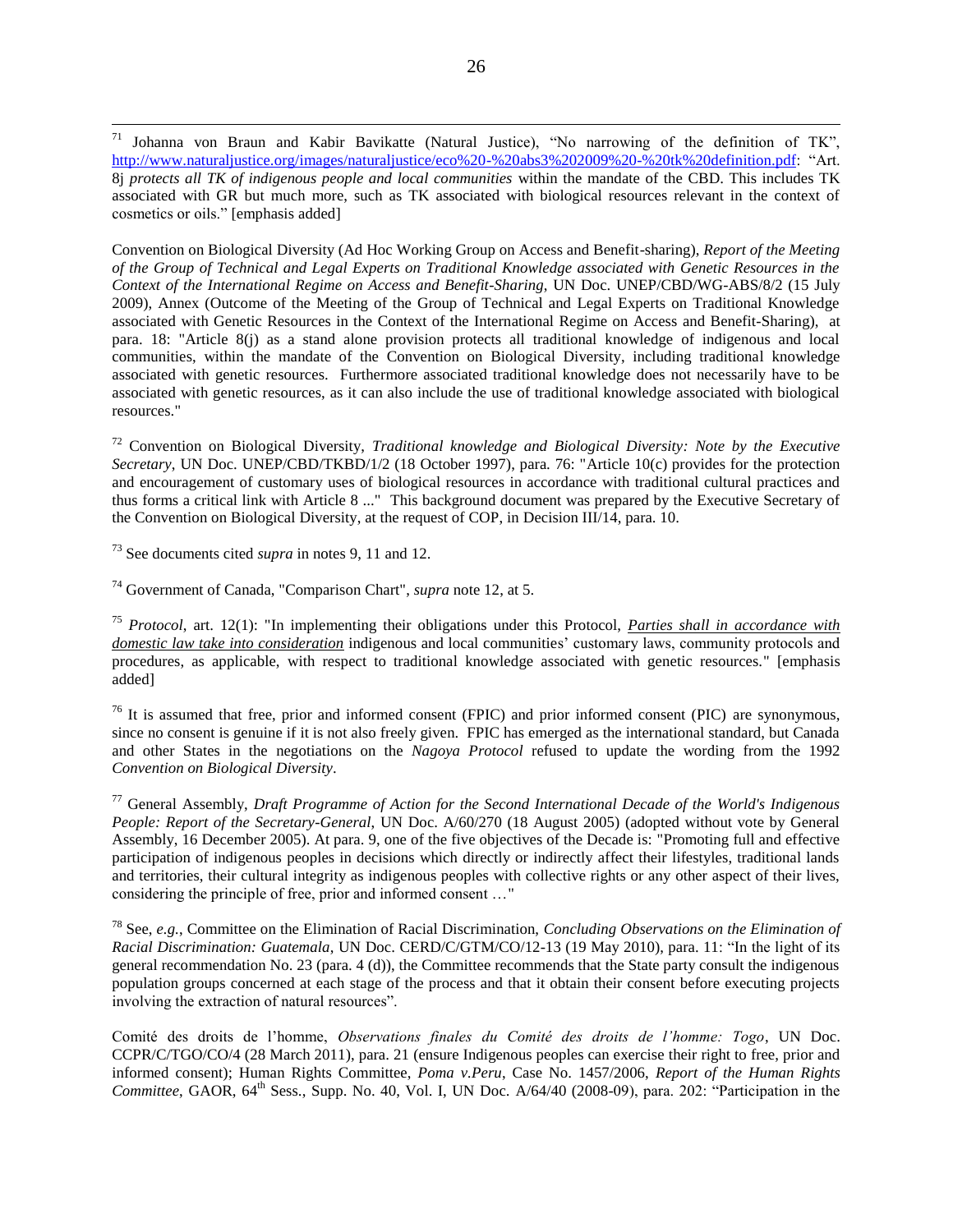decision-making process must be effective, which requires not mere consultation but the free, prior and informed consent of the members of the community."

 $\overline{a}$ 

Committee on Economic, Social and Cultural Rights, General Comment No. 21, *Right of everyone to take part in cultural life (art. 15, para. 1 (a), of the International Covenant on Economic, Social and Cultural Rights)*, UN Doc. E/C.12/GC/21 (21 December 2009), para. 5, indicating that a "core obligation applicable with immediate effect" includes the following: "States parties should obtain their free and informed prior consent when the preservation of their cultural resources, especially those associated with their way of life and cultural expression, are at risk."

<sup>79</sup> See, *e.g.*, *Centre for Minority Rights Development (Kenya) and Minority Rights Group International on behalf of Endorois Welfare Council* v *Kenya*, African Commission on Human and Peoples' Rights, Communication No. 276/2003, Twenty-Seventh Activity Report, 2009, Annex 5, para. 226: "In terms of consultation, the threshold is especially stringent in favour of indigenous peoples, as it also *requires that consent be accorded*. Failure to observe the obligations to consult and to seek consent – or to compensate - ultimately results in a violation of the right to property." [emphasis added]

*Case of the Saramaka People v. Suriname*, *(Preliminary Objections, Merits, Reparations, and Costs)*, I/A Court H.R. Series C No. 172 (Judgment) 28 November 2007, para. 134: "... the Court considers that, regarding large-scale development or investment projects that would have a major impact within Saramaka territory, the State has a duty, not only to consult with the Saramakas, but also to obtain their free, prior, and informed consent, according to their customs and traditions."

<sup>80</sup> General Assembly, *Situation of human rights and fundamental freedoms of indigenous people: Note by the Secretary-General*, Interim report of the Special Rapporteur, *supra* note [39,](#page-8-3) para. 27: "... article 32 of the Declaration, with its call for the free and informed consent of indigenous peoples prior to the approval of any project affecting their lands or territories and other resources, particularly in connection with the development, utilization or exploitation of mineral, water or other resources, provides an important template for avoiding these problems in the development context."

Human Rights Council, *Report of the Special Rapporteur on the right to food***,** *Olivier De Schutter - Crisis into opportunity: reinforcing multilateralism*, UN Doc. A/HRC/12/31 (21 July 2009), para. 21: "These [core] principles are based on the right to food ... They also call for the respect of the right to self-determination of peoples and on the right to development. They may be summarized as follows: … (j): States shall consult and cooperate in good faith with the indigenous peoples concerned in order to obtain their free and informed consent prior to the approval of any project affecting their lands or territories and other resources, particularly in connection with the development, utilization or exploitation of mineral, water or other resources".

<sup>81</sup> See, *e.g.*, Food and Agriculture Organization, "FAO Policy on Indigenous and Tribal Peoples" (Rome: FAO, 2010), at 5: "The principle and right of "free, prior and informed consent" demands that states and organizations of all kinds and at all levels obtain indigenous peoples" authorization before adopting and implementing projects, programmes or legislative and administrative measures that may affect them."

IFAD (International Fund for Agricultural Development), *Engagement with Indigenous Peoples: Policy* (Rome: IFAD, November 2009), at 13 (Principles of engagement): "When appraising such projects proposed by Member States, in particular those that may affect the land and resources of indigenous peoples, the Fund shall examine whether the borrower or grant recipient consulted with the indigenous peoples to obtain their free, prior and informed consent."

Permanent Forum on Indigenous Issues, *Information received from the United Nations system and other intergovernmental organizations: United Nations Children's Fund*, UN Doc. E/C.19/2011/7 (25 February 2011), para. 52: "While the free, prior and informed consent approach is considered by UNICEF to be inherent in its human rights-based approach to programming, it is also used as a specific methodology to conduct projects and studies." International Finance Corporation (member of the World Bank Group), "IFC Updates Environmental and Social Standards, Strengthening Commitment to Sustainability and Transparency", 12 May 2011, [http://www.ifc.org/ifcext/media.nsf/content/SelectedPressRelease?OpenDocument&UNID=0ADE5C1923DC4CF48](http://www.ifc.org/ifcext/media.nsf/content/SelectedPressRelease?OpenDocument&UNID=0ADE5C1923DC4CF48525788E0071FAAA)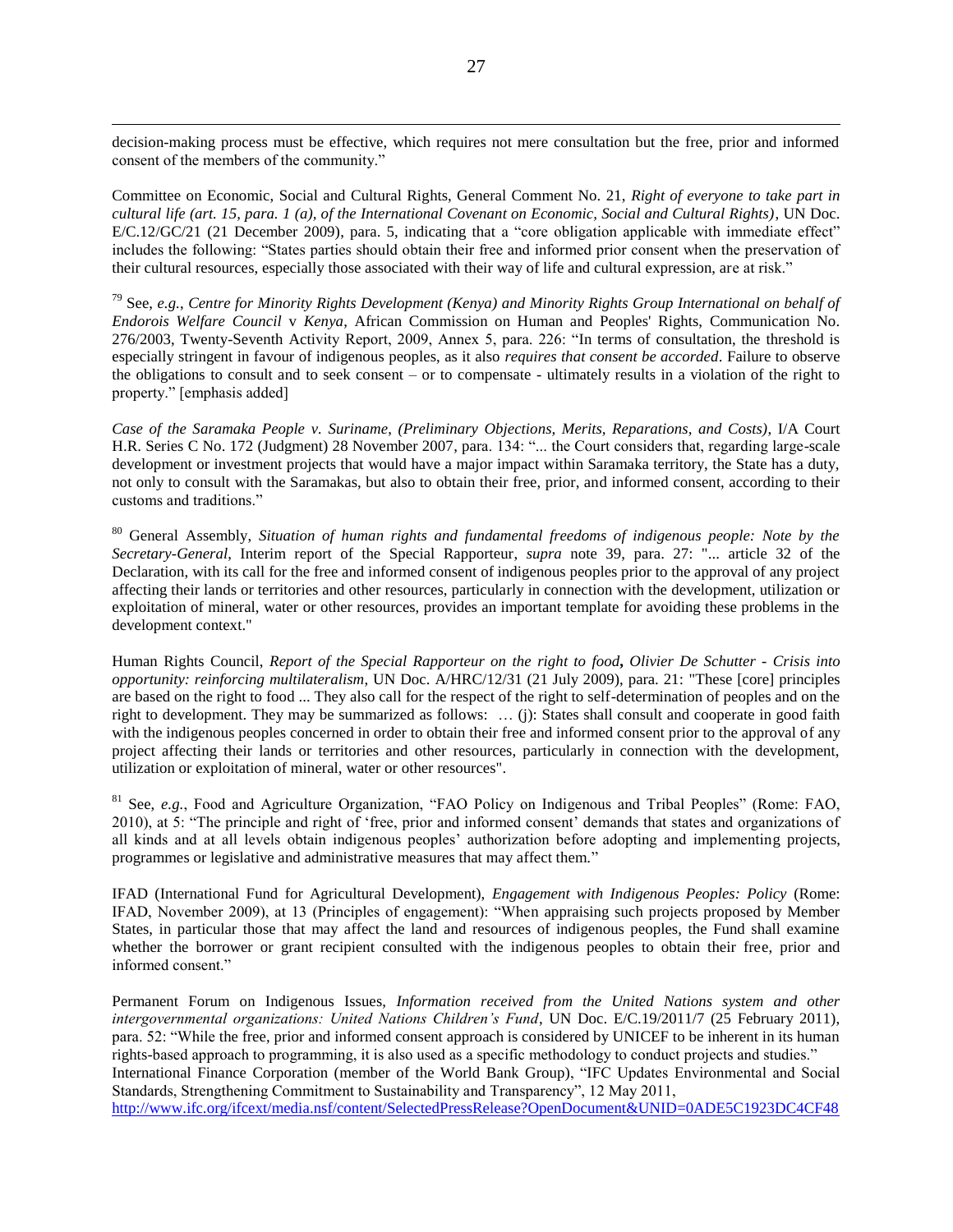[525788E0071FAAA:](http://www.ifc.org/ifcext/media.nsf/content/SelectedPressRelease?OpenDocument&UNID=0ADE5C1923DC4CF48525788E0071FAAA) "For projects with potential significant adverse impacts on indigenous peoples, IFC has adopted the principle of 'Free, Prior, and Informed Consent' informed by the 2007 United Nations Declaration on the Rights of Indigenous Peoples."

 $\overline{a}$ 

 $82$  In regard to cultural and intellectual property, see UNDRIP, art. 11(2): "States shall provide redress through effective mechanisms, which may include restitution, developed in conjunction with indigenous peoples, with respect to their cultural, intellectual, religious and spiritual property taken without their free, prior and informed consent or in violation of their laws, traditions and customs."

See also Indigenous and Tribal Peoples Convention, 1989 (No. 169), art. 4: "1. Special measures shall be adopted as appropriate for safeguarding the persons, institutions, property, labour, cultures and environment of the peoples concerned. 2. Such special measures shall not be contrary to the freely-expressed wishes of the peoples concerned."

<sup>83</sup> *Haida Nation* v. *British Columbia (Minister of Forests)*, *supra* note [26,](#page-5-2) para. 24. See also *Delgamuukw* v. *British Columbia*, [1997] 3 S.C.R. 1010, para. 168: "Some cases may even require the full consent of an aboriginal nation, particularly when provinces enact hunting and fishing regulations in relation to aboriginal lands."

The Canadian government deals selectively with the rule of law and its constitutional obligations, at the expense of Indigenous peoples' rights. See Government of Canada, *Aboriginal Consultation and Accommodation: Updated Guidelines for Federal Officials to Fulfill the Duty to Consult* (March 2011), where any reference to Aboriginal "consent" has been omitted.

Ensuring objectivity and non-selectivity are important principles in international law. See, *e.g.*, *Vienna Declaration and Programme of Action*, United Nations World Conference on Human Rights, adopted June 25, 1993, U.N. Doc. A/CONF.157/24 (Part I) at 20 (1993), Part I, para. 32: "The World Conference on Human Rights reaffirms the importance of ensuring the universality, objectivity and non-selectivity of the consideration of human rights issues."

<sup>84</sup> The far-reaching significance of Indigenous peoples' genetic resources and traditional knowledge is affirmed in the preamble of the *Protocol*: "*Noting* the interrelationship between genetic resources and traditional knowledge, their inseparable nature for indigenous and local communities, the importance of the traditional knowledge for the conservation of biological diversity and the sustainable use of its components, and for the sustainable livelihoods of these communities ..."

<sup>85</sup> Government of Canada, "Discussion Document", *supra* not[e 11,](#page-3-4) at 10. [emphasis added]

<sup>86</sup> This provision was opposed by Indigenous representatives, because of the restrictive nature and possible State interference with Indigenous peoples' exercise of FPIC.

 $87$  Emphasis added. See articles 6(2), 3(f) (access to genetic resources); 7 (access to traditional knowledge associated with genetic resources);  $13(1)(b)$  (National focal points and competent national authorities); and  $16(1)$ (Compliance with domestic legislation or regulatory requirements on access and benefit-sharing for traditional knowledge associated with genetic resources).

<sup>88</sup> Government of Canada, "Discussion Document", *supra* not[e 11,](#page-3-4) at 14.

<sup>89</sup> Permanent Forum on Indigenous Issues, *Report on the tenth session*, *supra* note [20,](#page-4-2) para. 36, where in regard to FPIC, "the Forum affirms that the right of indigenous peoples to such consent can never be replaced by or undermined through the notion of "consultation"."

<sup>90</sup> *Reference re Secession of Québec*, [1998] 2 S.C.R. 217, para. 72: "The rule of law principle requires that all government action must comply with the law, including the Constitution. ... The Constitution binds all governments, both federal and provincial, including the executive branch (*Operation Dismantle Inc. v. The Queen*, [1985] 1 S.C.R. 441, at p. 455). They may not transgress its provisions: indeed, their sole claim to exercise lawful authority rests in the powers allocated to them under the Constitution, and can come from no other source." [emphasis added]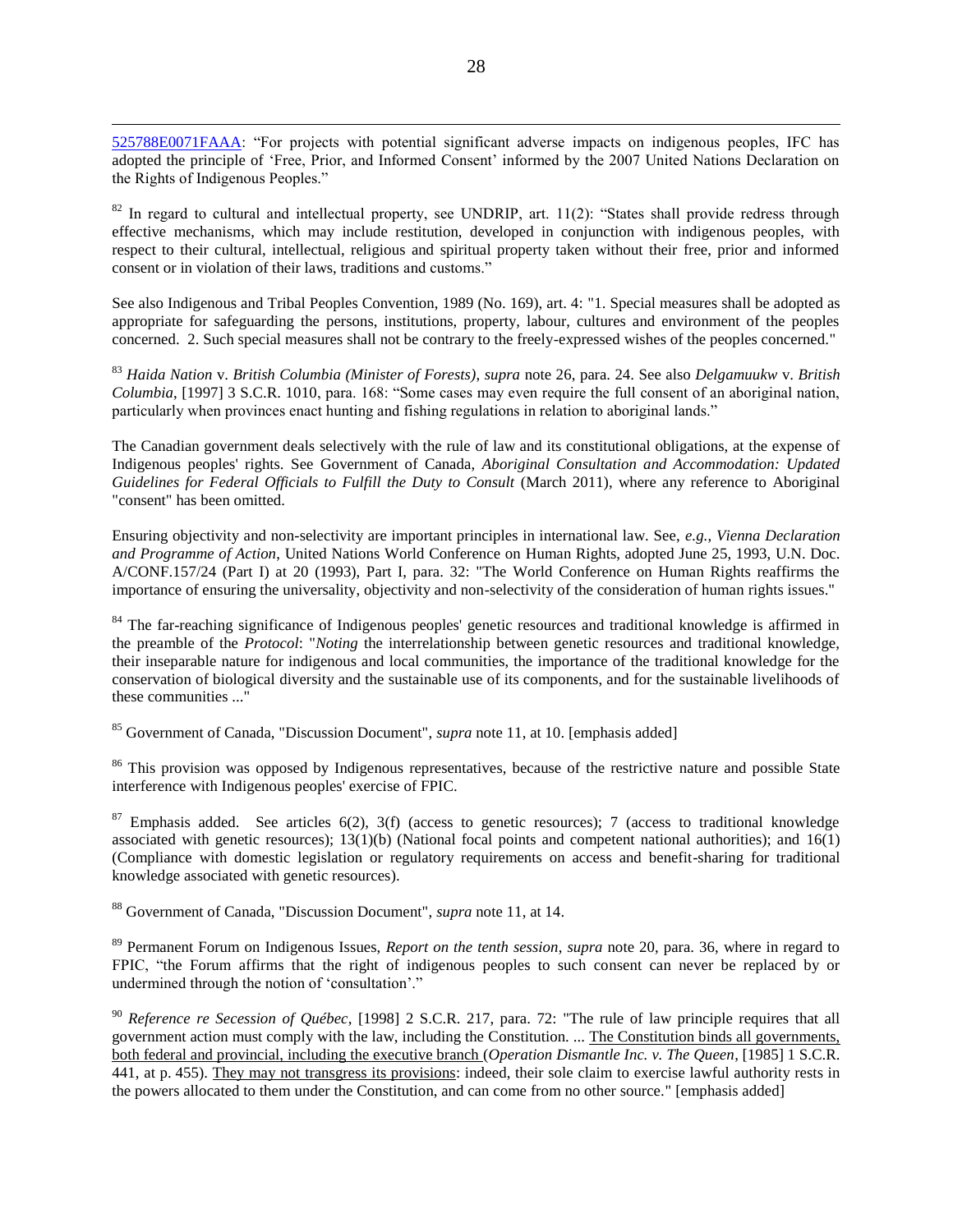*Rio Tinto Alcan Inc.* v. *Carrier Sekani Tribal Council*, 2010 SCC 43, para. 44: "... government action is not confined to decisions or conduct which have an immediate impact on lands and resources. A potential for adverse impact suffices. Thus the duty to consult extends to "strategic, higher level decisions" that may have an impact on Aboriginal claims and rights ..." [emphasis added]

<sup>91</sup> *Halfway River First Nation v. British Columbia (Ministry of Forests)*, [1999] 178 D.L.R. (4<sup>th</sup>) 666 (B.C. Court of Appeal), at para. 160: "The Crown's duty to consult imposes on it a positive obligation to reasonably ensure that aboriginal peoples are provided with all necessary information in a timely way so that they have an opportunity to express their interests and concerns, and to ensure that their representations are seriously considered and, wherever possible, demonstrably integrated into the proposed plan of action." [This paragraph was cited with approval in *Mikisew Cree First Nation*, *supra*, para. 64, emphasis added by Supreme Court of Canada]

See also *Taku River Tlingit First Nation* v. *British Columbia (Project Assessment Director*), [2004] 3 S.C.R. 550, para. 25: "The duty to consult arises when a Crown actor has knowledge, real or constructive, of the potential existence of Aboriginal rights or title and contemplates conduct that might adversely affect them. This in turn may lead to a duty to change government plans or policy to accommodate Aboriginal concerns. Responsiveness is a key requirement of both consultation and accommodation." [emphasis added].

 $92$  There are over 60 references to "full and effective participation" of Indigenous and local communities in related decisions of the Conference of the Parties (COP), many of which address implementation of the *Protocol*.

However, such participation has not been achieved to date. This is largely the result of the failure of Parties to ensure their proposals are consistent with international human rights law and do not exceed their authority under the *UN Charter*, *Convention on Biological Diversity* and other international law. Democratic participation is also adversely affected by the lack of financial and other resources.

<sup>93</sup> Human Rights Council, *Report of the Special Rapporteur on the situation of human rights and fundamental freedoms of indigenous people, James Anaya*, UN Doc. A/HRC/12/34 (15 July 2009), para. 42: "Procedures for notice to and comment by the general public often appropriately reinforce representative democratic processes for State decisions. However, special, differentiated consultation procedures are called for when State decisions affect indigenous peoples" particular interests." [emphasis added]

<sup>94</sup> *Vienna Convention on the Law of Treaties*, UN Doc. A/CONF.39/27 at 289 (1969), 1155 U.N.T.S. 331, para. 31(1): "1. A treaty shall be interpreted in good faith in accordance with the ordinary meaning to be given to the terms of the treaty in their context and in the light of its object and purpose."

<sup>95</sup> This is also one of the key objectives in the *Convention on Biological Diversity*, article 1.

<sup>96</sup> Government of Canada, "Comparison Chart", *supra* note [12,](#page-3-3) at 1:

The objectives of ABS policy in Canada are:

- 1) promoting the conservation and sustainable use of Canada"s biodiversity;
- 2) improving Canada"s competitiveness in the bio-based economy;
- 3) support ethical scientific research and development;
- 4) support Canada's foreign policy objectives;
- 5) Contribute to the improvement of the health of Canadians.

The main goals of the draft Policy Guidance are to facilitate the *sustainable access* to genetic resources and to provide for the fair and equitable *sharing of benefits* arising from their use among Canadians. [underline added]

<sup>97</sup> See *supra* note [96.](#page-16-0)

<sup>98</sup> *Ibid.*

 $\overline{a}$